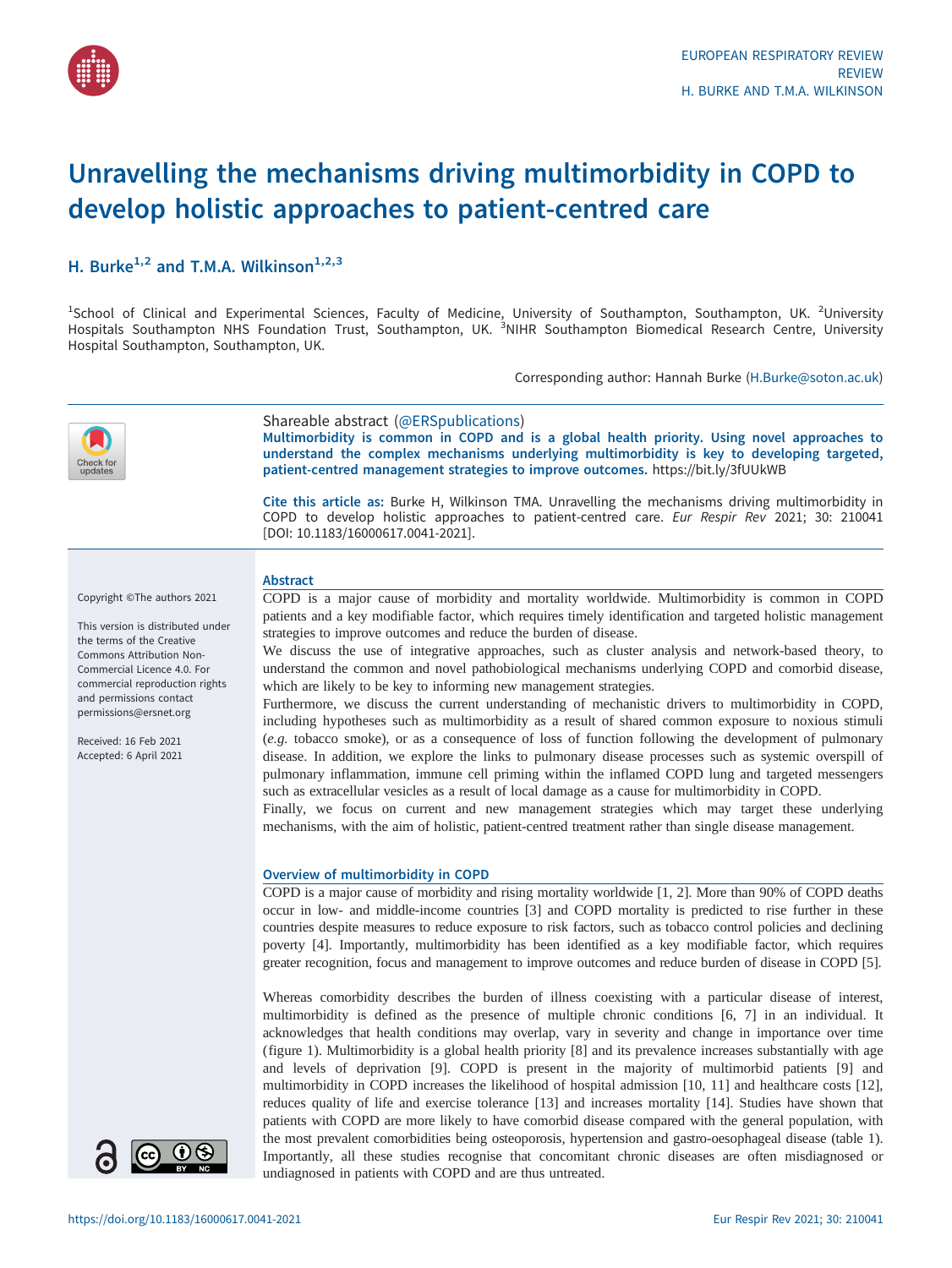<span id="page-1-0"></span>

FIGURE 1 Conceptual diagram of comorbidity and multimorbidity in COPD. GORD: gastro-oesophageal reflux disease.

#### Approaches to understanding complex mechanisms underlying multimorbidity in COPD

Conventionally when studying multimorbidity in COPD, researchers have focused on a single coexistent disease or group of diseases. However, recent evidence supports a more integrative approach, in the hope that this could reveal disease clusters and novel pathobiology mechanisms, leading toward a better understanding and, possibly, integrated co-management of multimorbidity [[26](#page-11-0)–[28](#page-12-0)].

Unsupervised cluster-based analysis uses multivariate techniques to organise information in an unbiased way so that heterogeneous groups of patients can be classified into relatively homogeneous groups or "clusters" [\[29](#page-12-0)]. Several studies have used this approach and identified a COPD phenotype with a high prevalence of comorbid disease [[30](#page-12-0)–[32](#page-12-0)] and higher levels of systemic inflammatory markers [\[31](#page-12-0), [32\]](#page-12-0). Furthermore, GARCIA-AYMERICH et al. [\[31](#page-12-0)] showed measures of systemic inflammation did not correlate with bronchial inflammation suggesting that systemic rather than bronchial inflammation may be driving the origins of both COPD and comorbid disease. To investigate the role of systemic inflammation in multimorbidity further, VANFLETEREN et al. [[33\]](#page-12-0) used self-organising maps, an alternative neural network-based nonhierarchical clustering approach, to identify five comorbidity clusters ("less comorbidity", "cardiovascular", "metabolic", "psychologic" and "cachectic" clusters) suggesting that different pathophysiological pathways underlie these clusters.

| <b>TABLE 1</b> Prevalence of comorbidities in England compared to patients with COPD |                                                                                                        |                    |              |
|--------------------------------------------------------------------------------------|--------------------------------------------------------------------------------------------------------|--------------------|--------------|
|                                                                                      | Prevalence in control population <sup>#</sup>                                                          | Prevalence in COPD | Reference(s) |
| Osteoporosis/osteopenia                                                              | $18 - 22$                                                                                              | $50 - 70$          | [16, 17]     |
| Hypertension                                                                         | $34 - 41$                                                                                              | $40 - 60$          | [10, 18]     |
| GORD                                                                                 | 33                                                                                                     | $30 - 60$          | $[19]$       |
| Skeletal muscle dysfunction                                                          | 9                                                                                                      | 32                 | [20]         |
| Depression                                                                           | $7 - 12$                                                                                               | 25                 | $[21]$       |
| Ischaemic heart disease                                                              | 15                                                                                                     | $10 - 23$          | $[22]$       |
| <b>Diabetes</b>                                                                      | $6 - 10$                                                                                               | $12 - 13$          | [10, 23]     |
| Previous stroke                                                                      | 3                                                                                                      | $10 - 14$          | [18, 23]     |
| Arrhythmia                                                                           | $5 - 11$                                                                                               | $11 - 12$          | $[18]$       |
| Congestive heart failure                                                             | 4                                                                                                      | $5 - 19$           | [18, 24]     |
| Obesity                                                                              | $17 - 32$                                                                                              | $18 - 54$          | $[25]$       |
| Data                                                                                 | are presented as %. GORD: gastro-oesophageal reflux disease. Adapted from [15]. <sup>#</sup> : control |                    |              |

: control population from the same study(ies) as the COPD comorbidity prevalence reported.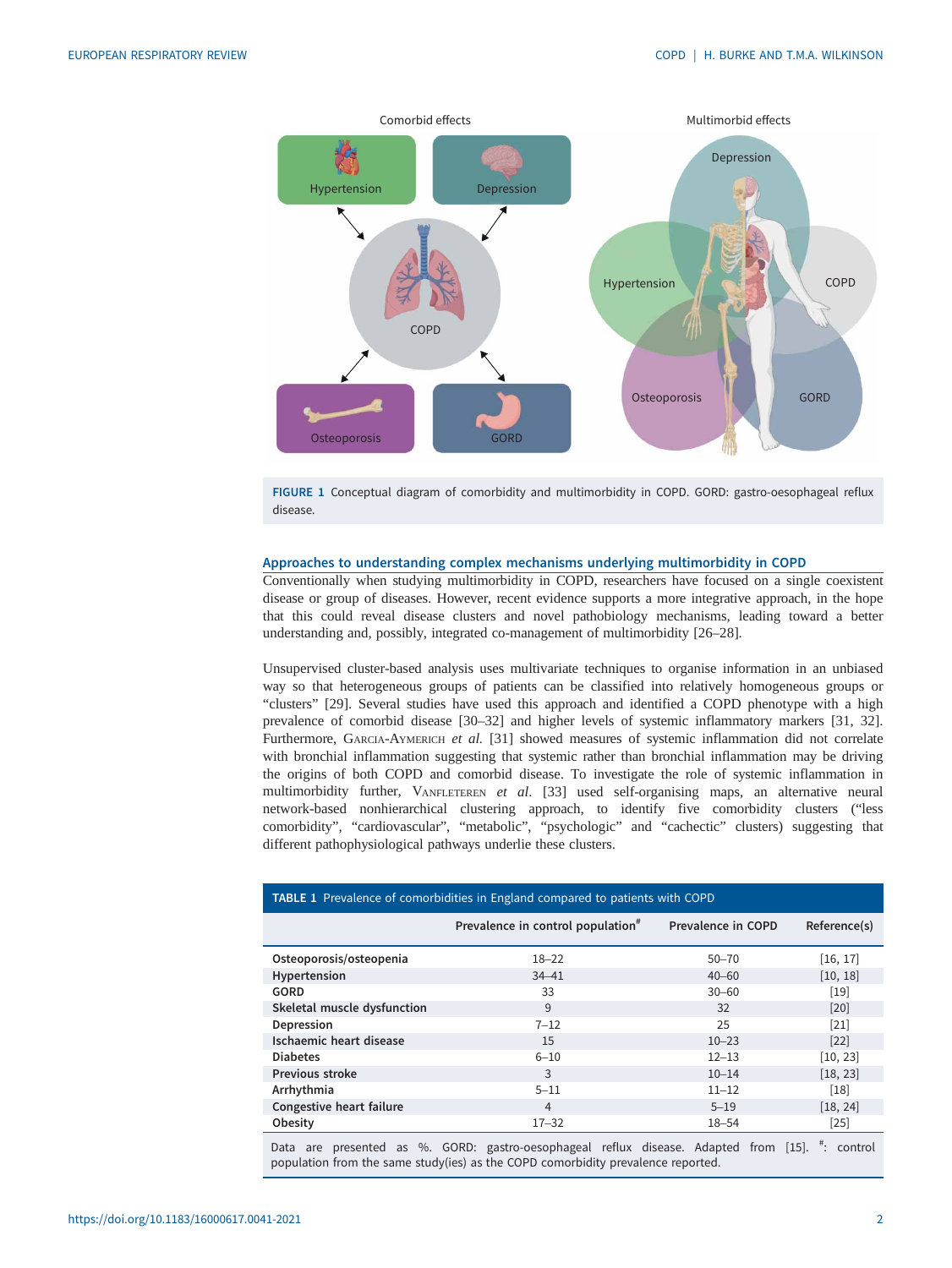Although clustering approaches have shown promise in identifying COPD subtypes, further work has questioned the reproducibility of these analyses. For example, CASTALDI et al. [[34\]](#page-12-0) demonstrated only modest reproducibility of COPD clustering results across multiple independent cohorts and suggested that COPD heterogeneity is best characterised by continuous disease traits coexisting within the same individual rather than separate identifiable COPD subtypes. More recently, studies have demonstrated that continuous measures of disease (disease axes) were better at predicting emphysema progression [\[35](#page-12-0)] and mortality than subtypes alone [[36\]](#page-12-0). In contrast, BURGEL et al. [[37\]](#page-12-0) was able to demonstrate reproducible clustering across cohorts in relation to mortality, with enrichment for multimorbidity in subgroup I. Together, these studies suggest there may be multiple distinct sets of subtypes that depend on a specific clinical outcome of interest.

Mathematical-based network theory demonstrates that disease co-occurrence is not the result of simple chance, but as a result of genetic predisposition in concert with cumulative pathobiological processes in response to biological stressors [\[28](#page-12-0)]. For example, PARK et al. [\[38](#page-12-0)] showed that diseases that share genes or involve proteins that interact with each other show elevated comorbidity, demonstrating correlations between the structure of cellular networks and disease patterns in the population. This approach to network analysis maps the molecular and phenotypic interactions that could provide new insights into the pathobiology of multimorbidity in COPD [\[39](#page-12-0)]. Using this approach, GROSDIDIER et al. [\[40](#page-12-0)] identified several shared genes, proteins and biological pathways common to the most prevalent COPD multimorbidities (such as ischaemic heart disease, diabetes and obesity) suggesting common biological mechanisms. Furthermore, several of these were targets of the tobacco exposome, suggesting a link for the common exposure theory. Divo et al. [[41\]](#page-12-0) used network analysis to show that the prevalence of comorbidities (number of nodes) and number of simultaneous comorbidities is higher in COPD patients compared with controls. In addition, the COPD comorbidity network was found to have a "scale-free" architecture, indicating the existence of a few, highly connected nodes (diseases) in the network, so-called "hubs" that may play a key pathogenic role [\[42](#page-12-0)]. Based on this, they proposed that therapies targeted towards these hubs could result in improvement of outcomes in multiple diseases. Finally, they identified a number of "modules" consisting of coexisting diseases, which are interlinked beyond simple coincidence [\[41](#page-12-0)]. For example, they described module 1A comprised of 17 nodes connected by 81 edges around the theme of older COPD individuals with cardiovascular comorbidities (such as hypertension and coronary artery disease) and clinical characteristics known to confer worse prognosis in patients with COPD (forced expiratory volume in 1 s (FEV<sub>1</sub>) <50%, modified Medical Research Council score >2, 6-min walk distance <350 m). Interestingly, these were similar to groups described by the cluster analysis studies [\[31, 32\]](#page-12-0), thus reinforcing the concept that targeting key modules could be important for achieving meaningful outcomes from treatment across conventional single-morbidity strategies.

#### Towards an understanding of mechanistic drivers to multimorbidity in COPD

Understanding the mechanisms that could be driving these relationships between COPD and coexisting disease is key to developing novel strategies for treating this complex and heterogeneous disease. In this section, we explore the potential relationships between mechanistic drivers and examine the evidence supporting the competing hypotheses of disease genesis.

Current knowledge in the field of mechanisms underlying multimorbidity in COPD is summarised in [figure 2.](#page-3-0)

# Multimorbidity in COPD over the life course

# Early origins of disease

Since the seminal work of LANGE et al. [[43\]](#page-12-0) on lung function trajectories leading to COPD, there has been increasing interest in lung function development and its early determinants. These analyses and several other studies demonstrated that a low  $FEV<sub>1</sub>$  in early adulthood is important in the genesis of COPD; however, an accelerated decline in  $FEV<sub>1</sub>$  is not necessary [[44, 45](#page-12-0)].

A normal lung function trajectory throughout life has three phases: a growth phase from birth to early adulthood, a plateau phase from ∼20 years and a decline phase resulting from physiological ageing. Although smoking is still a major factor, other environmental, genetic and developmental factors with diverse biological mechanisms and effects can lead to an abnormal lung function trajectory, resulting in respiratory disease in adulthood [[46\]](#page-12-0). In addition to COPD, a lower peak lung function in early adulthood is associated with cardiovascular and metabolic disease as well as premature mortality [[44\]](#page-12-0). Therefore, early-life lung health has important implications for multimorbidity as well as single disease entities and further research is needed to better understand the biological mechanisms underlying these different abnormal lung trajectories.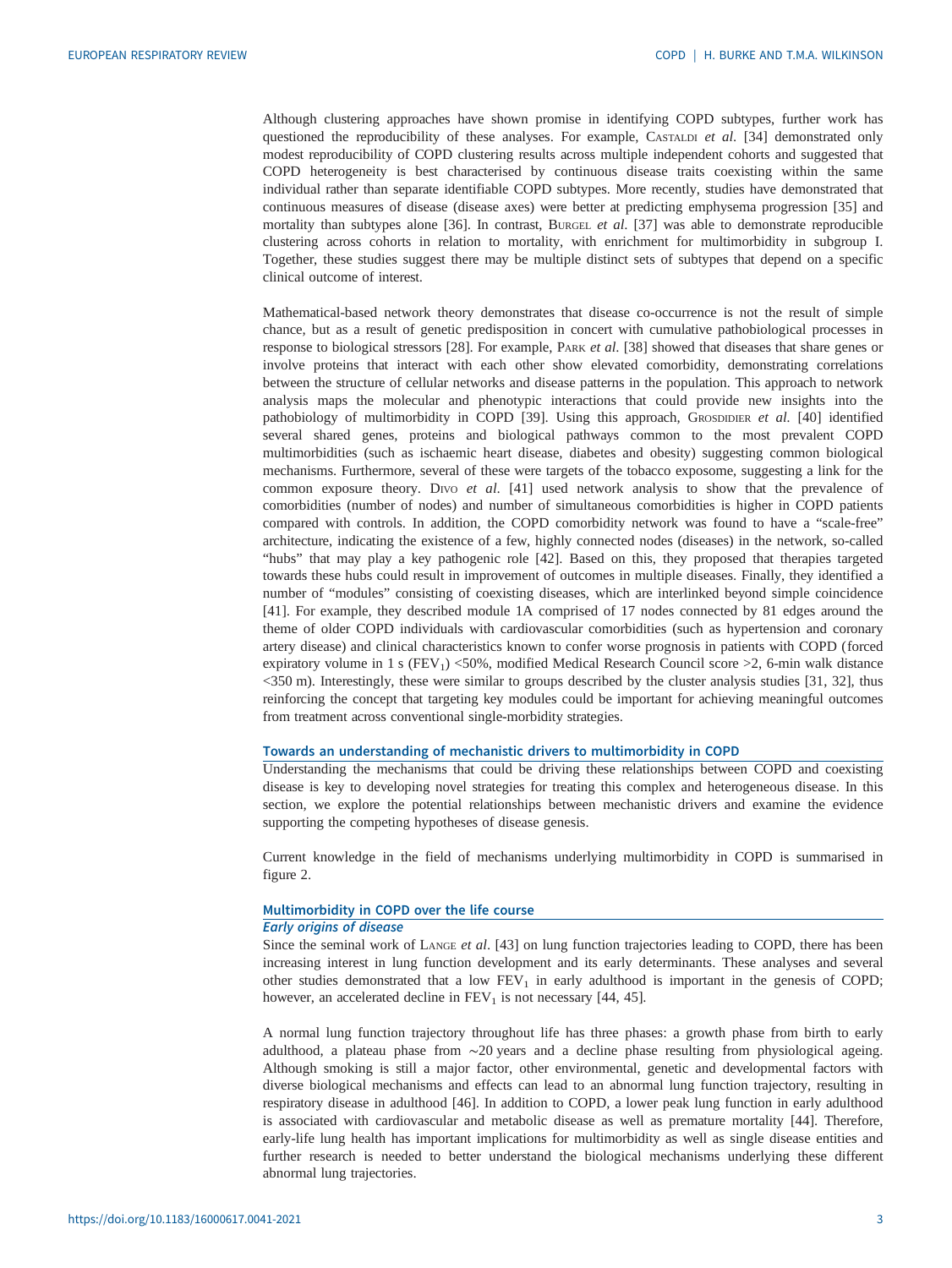<span id="page-3-0"></span>

FIGURE 2 Drivers, mechanisms and outcomes for multimorbidity in COPD. EVs: extracellular vesicles; GORD: gastro-oesophageal reflux disease.

Recently, KACHROO et al. [[47\]](#page-12-0) used network approaches to investigate the epigenetic modifications caused by in utero smoke exposure, which may link to risk for COPD in adulthood. They identified several putative disease pathways supportive of exposure-related and age-associated developmental origins of COPD.

COPD and many of its comorbidities are often recognised and diagnosed too late, and therefore investigating these biological mechanisms underlying different abnormal lung function trajectories is key to impacting on early diagnosis and informing new therapeutic and preventative interventions including vaccinations [\[48](#page-12-0), [49](#page-12-0)].

#### Environmental exposures and risk factors

Multimorbidity can arise as a consequence of environmental exposures, such as cigarette smoke, biomass fuel and physical inactivity, leading to multiple organ damage and disease.

# **Smoking**

Tobacco smoke exposure is considered the primary risk factor for COPD, and is estimated to account for up to 80–90% of cases in the developed world. Furthermore, smoking is an important risk factor for other comorbid conditions such as lung cancer [\[50](#page-12-0)], cardiovascular disease [[51\]](#page-12-0) and osteoporosis [[52\]](#page-12-0). Several studies have tried to unpick the complex relationship between common exposure and/or risk factors and presence of comorbid disease in COPD.

Large prospective cohort studies have demonstrated that the association between lung function impairment and cardiovascular disease was largely due to common risk factors such as age, sex, race, smoking, hypertension, diabetes, cholesterol and fibrinogen levels [[53](#page-12-0)]. This was further supported by VAN REMOORTEL et al. [\[54](#page-12-0)] who found prevalence of premorbid risk factors  $(e.g.$  obesity and hypertension) and comorbid diseases (e.g. heart disease, diabetes, skeletal muscle dysfunction and osteoporosis) was comparable in patients with COPD and in smokers, but was higher than in healthy nonsmokers. Importantly, physical activity and smoking were more strongly associated with multimorbidity than airflow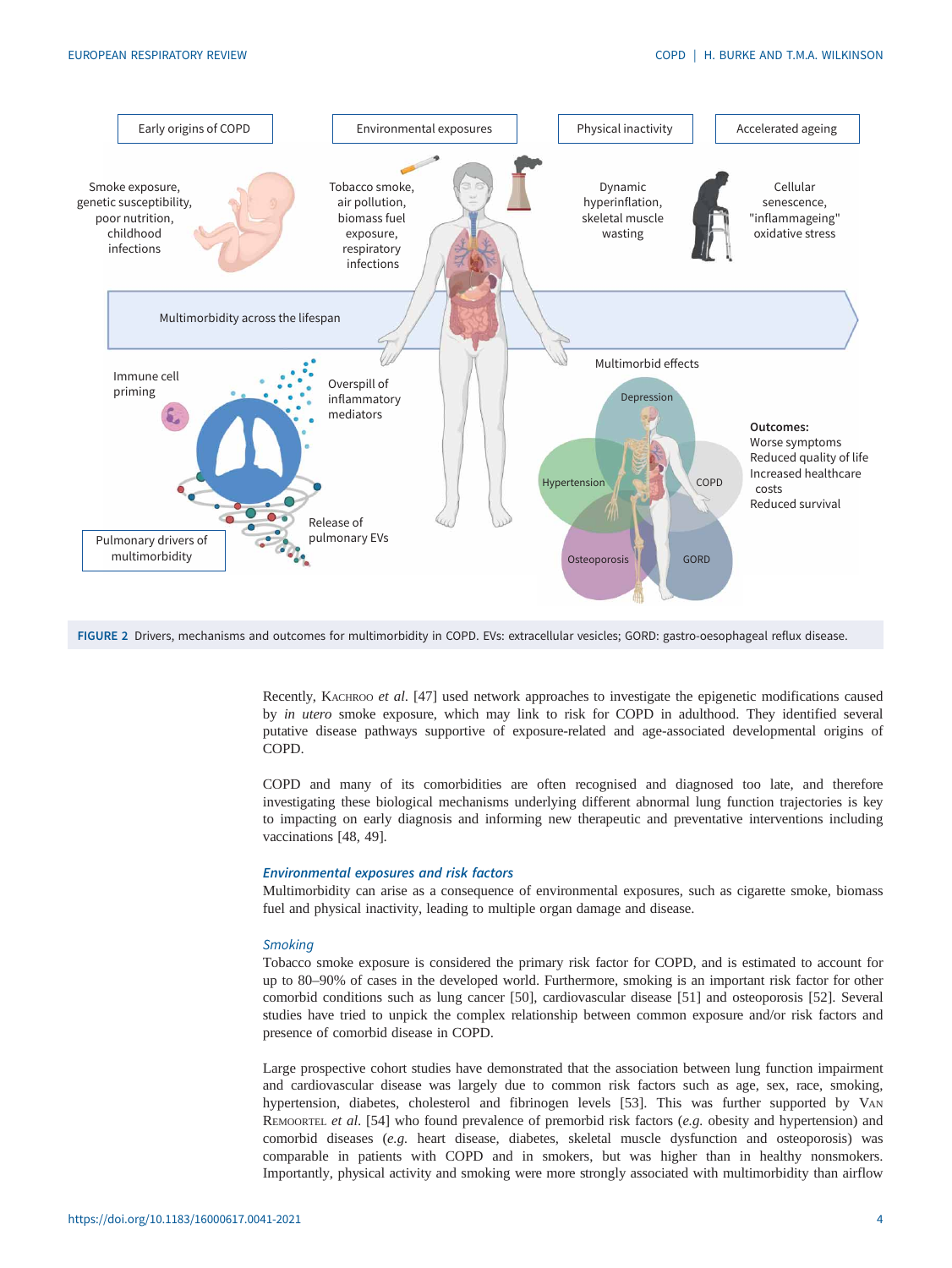limitation. Furthermore, these findings were in accordance with THOMSEN et al. [[55\]](#page-12-0), who reported that the risks of cardiovascular comorbidities and all-cause mortality were increased in former and current smokers with COPD, but not in never-smokers with COPD (Copenhagen General Population Study).

Together, these studies provide evidence that exposure to shared risk factors (such as tobacco smoke) may contribute to the multimorbid burden in COPD, even in early and pre-clinical disease. This underlines the importance of treating modifiable risk factors (such as smoking cessation) early to improve multimorbid ill-health.

Although it is clear that there are associations between shared risk factors and multimorbidity in COPD, other studies suggest that airflow limitation itself has a super-added risk on presence and outcome of multimorbidity. A large (>20 000 subjects), population-based study in the United States showed that airflow obstruction was associated with greater comorbidity, independent of shared risk factors such as age, sex, race, smoking status and body mass index (BMI). In addition, those with respiratory impairment and comorbid disease were at significantly higher risk of death and hospitalisation [\[10](#page-11-0)]. This was in line with data from S<sub>IN</sub> et al. [[56\]](#page-12-0), which showed a striking relationship between reduced  $FEV<sub>1</sub>$  and mortality from ischaemic heart disease independent of smoking. Where even a modest decline of  $FEV<sub>1</sub>$  (from mean 109%) predicted to 88% predicted), was associated with a five-fold increase in death from ischaemic heart disease, independent of baseline smoking status and other potential confounding factors such as age, gender, blood pressure, BMI and diabetes. This relationship was not only shown in cross-sectional data, but also prospectively in the Lung Health Study of nearly  $6000$  subjects, where decline in  $FEV<sub>1</sub>$  predicted death from cardiovascular disease, independent of smoking ( p=0.002) [\[57](#page-12-0)].

Based on these studies, one well-described link for this association of cardiovascular disease with COPD, independent of common risk factors, is the role of low-grade chronic systemic inflammation present in both diseases, which could potentially be driving both pathologies. This is further discussed later.

#### Physical inactivity

Inactivity is prevalent in patients with COPD and is a major risk factor for many systemic manifestations of COPD [[54](#page-12-0)]. Patients with COPD become less active early in the disease course [\[58](#page-13-0)] and this becomes more marked during exacerbations [\[59](#page-13-0)]. Furthermore, inactivity in COPD is associated with increased exacerbations and early mortality [[60, 61](#page-13-0)]. Inactivity may lead to systemic consequences in COPD by several different mechanisms.

Although the relationship between inactivity and COPD is multifactorial, collective evidence suggests that dynamic hyperinflation plays a major role in exercise limitation [\[62](#page-13-0)]. Additionally, hyperinflation is directly associated with worse patient-centred outcomes such as progressive breathlessness, anxiety and lower quality-of-life scores, all of which impact on comorbid disease [\[63](#page-13-0)]. However, treatment of hyperinflation with pulmonary rehabilitation, bronchodilators and lung volume reduction interventions does not fully reverse the effects of inactivity, suggesting that there are other factors at play.

Skeletal muscle wasting is an important consequence of inactivity in patients with COPD. Furthermore, skeletal muscle wasting may lead to a "downward disease spiral", whereby quadriceps myopathy and anaerobic metabolism at low exercise intensity leads to a further reduction in exercise capacity [\[64](#page-13-0)]. Inactivity results in protein catabolism within skeletal muscle, leading to muscle atrophy and sarcopenia. Specifically, deconditioning in COPD is associated with reduced oxidative capacity [[65\]](#page-13-0), fibre atrophy and reduced skeletal muscle cross-sectional area [[66\]](#page-13-0). SPRUIT et al. [\[67](#page-13-0)] suggest that skeletal muscle weakness during exacerbations may be because of circulating cytokines. In addition, even at low doses, long-term corticosteroid use contributes to myopathy in COPD [\[68](#page-13-0)]. Conversely, treatment with antioxidants may improve skeletal muscle endurance, by ameliorating the effects of oxidative stress [\[69](#page-13-0)].

In addition to skeletal muscle wasting, inactivity may lead to other systemic sequelae. Studies have shown that inactivity is an independent risk factor for osteoporosis [\[70](#page-13-0)], type 2 diabetes, cardiovascular disease [\[71](#page-13-0)] and depression [[72\]](#page-13-0). There is some evidence suggesting that low-grade systemic inflammation may be a unifying mechanism. Epidemiological studies have shown that physical inactivity is associated with higher levels of systemic inflammatory markers [\[73](#page-13-0), [74](#page-13-0)]. Furthermore, the Women's Health Study (>27 000 participants) showed that physical activity could reduce cardiovascular risk, mediated mostly by a reduction in inflammatory markers (C-reactive protein (CRP), fibrinogen and intercellular adhesion molecule (ICAM)-1) [[75\]](#page-13-0). However, most studies investigating the effect of training interventions did not show a reduction in circulating inflammation markers [[76, 77\]](#page-13-0).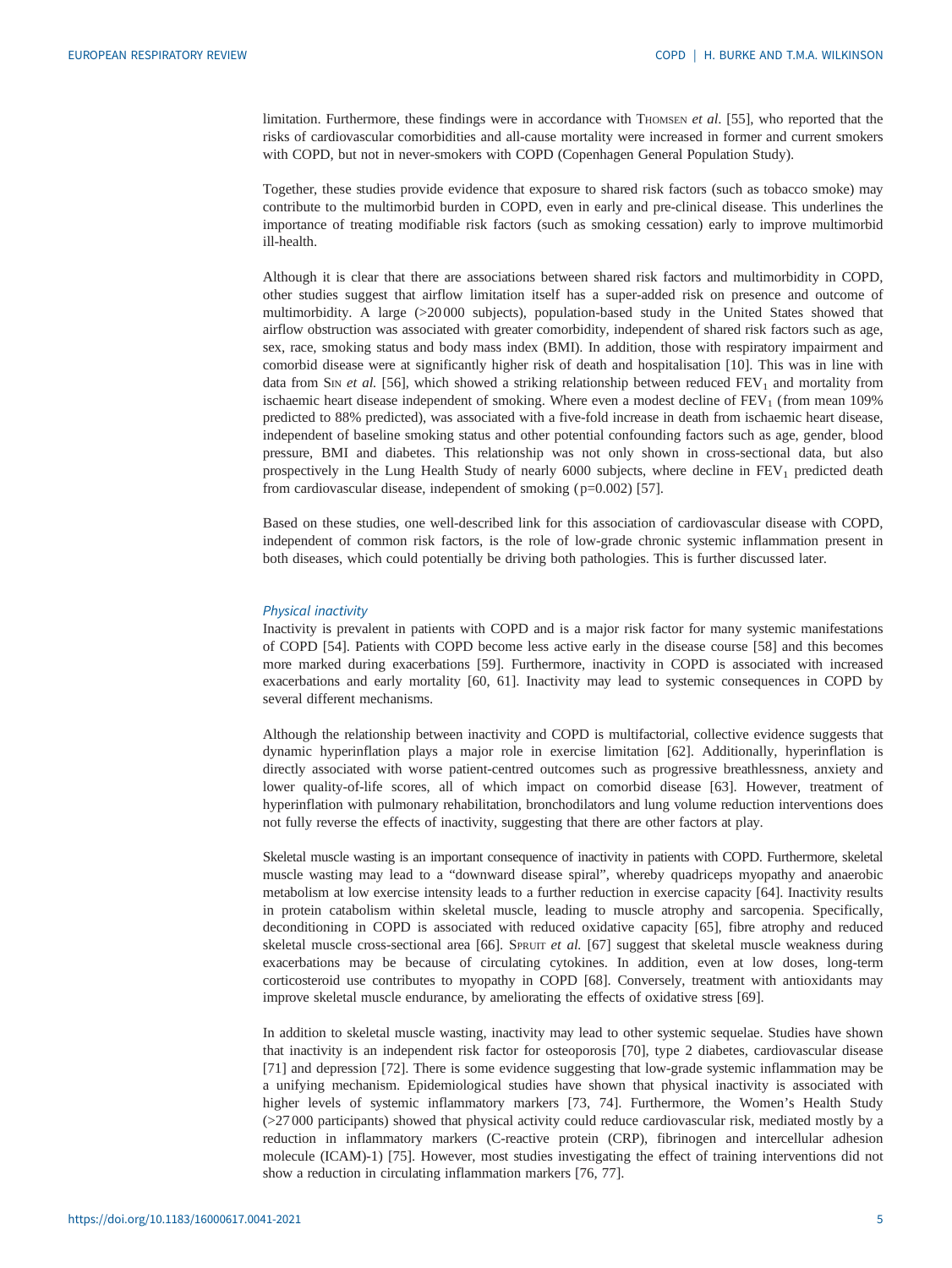#### Accelerated ageing

With a given genetic background, chronic diseases may develop and progress (at different speeds and in various combinations) in response to common risk factors, such as those listed earlier [[78\]](#page-13-0). Accelerated ageing as a result of these environmental factors may be a unifying mechanism for this [\[79](#page-13-0)]. In support of this, cellular senescence with telomere shortening, a surrogate marker for accelerated ageing, was reported in circulating leukocytes in several comorbid diseases such as COPD [[80\]](#page-13-0), myocardial infarction, stroke and diabetes [[81\]](#page-13-0).

Furthermore, ageing is characterised by low-grade chronic inflammation ("inflammageing") and with this, important age-related perturbations in the gut microbiota have been recognised as a potential source [[82\]](#page-13-0). Interventions directed at the composition of gut microbiota might be important in controlling this imflammageing process and be another key component of multimorbidity management.

#### Oxidative stress

Increased oxidative stress in the major mechanism that drives accelerated ageing through its damaging effect on DNA, activation of mammalian target of rapamycin (mTOR) signalling and shortening of telomeres. Oxidative stress is implicated in several pathological mechanisms (including NF-κB and phosphoinositide 3-kinase (PI3K)) in COPD, and these have resulted in targets for potential treatments [\[83](#page-13-0)]. Furthermore, it is likely that oxidative stress is also a mechanism driving multimorbidity in COPD, with increased levels of serum 8-hydroxy-2′ -deoxyguanosine (a product of DNA damage) in patients with coronary artery disease [\[84](#page-13-0)] and diabetes [\[85](#page-13-0)].

# Pulmonary components of multimorbidity

# Systemic inflammation from the COPD lung

Pulmonary inflammation is a hallmark of COPD pathogenesis [[86, 87\]](#page-13-0). The inflammatory profile is characterised by increased numbers of innate and adaptive immune cells and cytotoxic mediators within the airways [\[88](#page-13-0), [89](#page-14-0)], which have been suggested to "spill over" into the systemic circulation [\[90](#page-14-0)]. There is evidence that systemic inflammation is common in patients with clinically stable COPD [[91](#page-14-0)–[93](#page-14-0)] and is implicated in several comorbid conditions [\[94](#page-14-0)], including accelerated ageing [\[95](#page-14-0)]. However, patterns of inflammation are heterogeneous [[96\]](#page-14-0) and quantifying systemic inflammation in COPD is difficult, where many of the studies use cross-sectional data from small sample sizes and it may not be a persistent phenomenon [[97\]](#page-14-0). Agustí et al. [\[98](#page-14-0)] showed that although the majority of COPD patients ( $~0$ 70%) demonstrate a degree of systemic inflammation (defined as elevated levels of one of CRP, interleukin (IL)-6, IL-8, fibrinogen, tumour necrosis factor (TNF)- $\alpha$  or leukocytes), only 16% of COPD patients had persistent inflammation. Importantly, those with persistent inflammation (despite having relatively similar lung function impairment) had significantly increased mortality and exacerbation frequency. Furthermore, this persistence of a systemic inflammatory phenotype is linked to atherosclerosis, ischaemic heart disease, stroke and cardiovascular mortality, independent of COPD [\[99](#page-14-0)], and specifically increased systemic TNF-α has been implicated as a mechanism for cachexia and skeletal muscle wasting in COPD [[100](#page-14-0)].

Understanding the drivers of systemic inflammation in COPD is important, as it is likely to be fundamental to the pathogenesis of COPD. Studies have shown that systemic inflammation persists despite smoking cessation [[101](#page-14-0)] and increases during exacerbations [\[102](#page-14-0)–[104\]](#page-14-0). In addition, it seems to be an important determinant for patient outcome, with associations with accelerated decline in lung function [\[105\]](#page-14-0) and exacerbations [[106](#page-14-0)], as well as a two- to four-fold risk of cardiovascular disease, diabetes, lung cancer and pneumonia [\[107](#page-14-0)]. Furthermore, systemic inflammation is linked to psychological comorbidity with evidence it is key to the development of depression [[108](#page-14-0)], anxiety and cognitive impairment [[109](#page-14-0)]. The origin of systemic inflammation in COPD is much debated and SINDEN and STOCKLEY [[90\]](#page-14-0) reviewed the evidence for pulmonary "overspill" in 2010.

A lack of correlation between inflammatory markers in the sputum and blood of COPD patients has provided some evidence against the overspill theory [\[110](#page-14-0)–[113\]](#page-14-0). In addition, several other drivers to systemic inflammation are reported including smoking, lung hyperinflation (discussed earlier), tissue hypoxia, skeletal muscle wasting and bone marrow stimulation [\[114\]](#page-14-0). Therefore, the origin of systemic inflammation in COPD is complex and likely to be multifactorial.

#### Immune cell priming in the COPD lung

Despite the lack of direct evidence supporting the overspill theory, other studies suggest that immune cell activation or "priming" occurs within the COPD lung in both stable disease and at exacerbation, leading to systemic inflammation [\[115, 116](#page-14-0)]. Leukocyte priming results in enhanced migratory and cytotoxic responses [\[117](#page-14-0), [118](#page-14-0)], which may contribute to systemic inflammation and comorbid disease. Studies have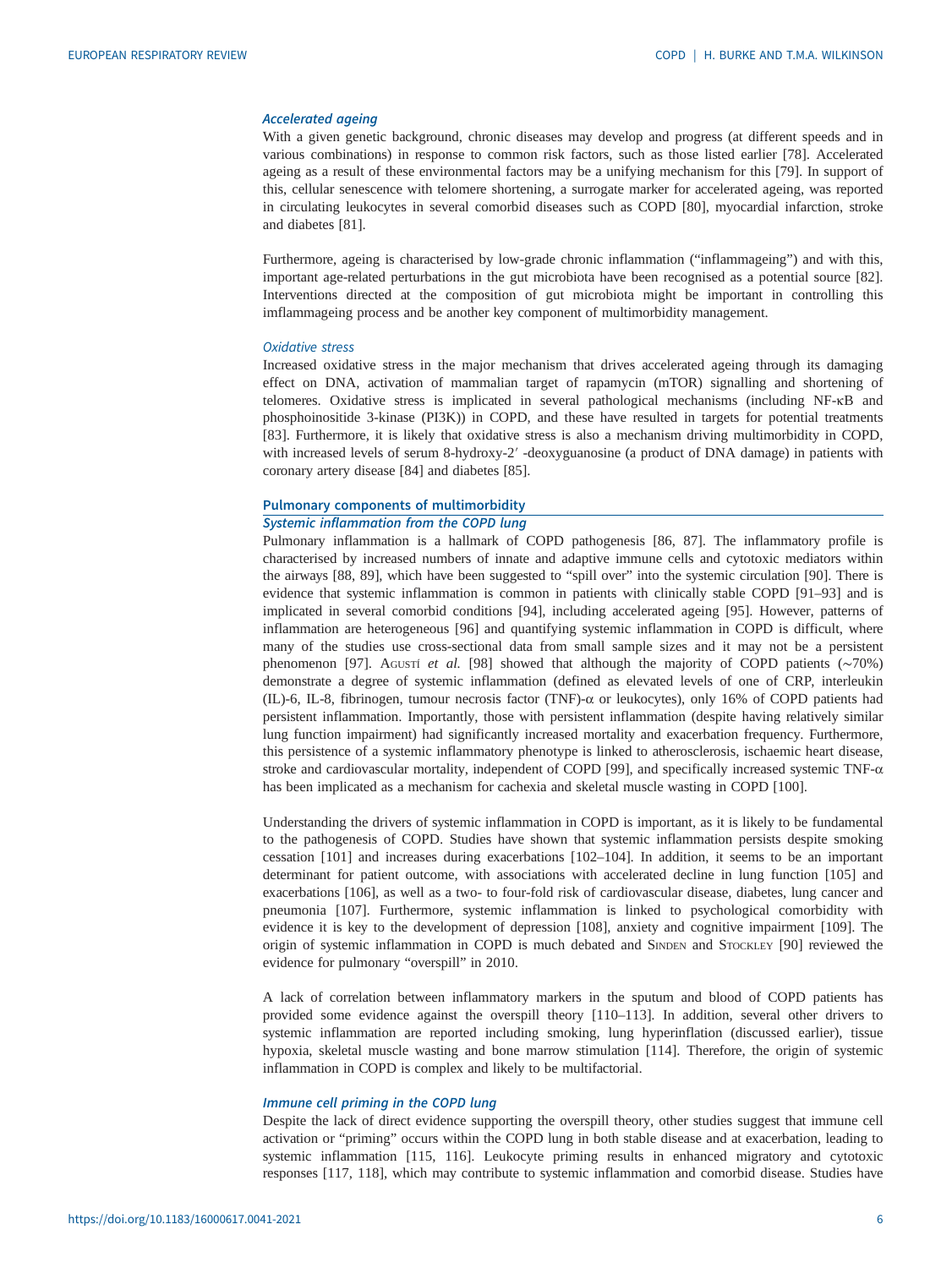shown that cytokine priming of neutrophils occurs in response to cigarette smoke exposure [\[119, 120\]](#page-15-0). NOGUERA et al. [\[116\]](#page-14-0) showed an increase in expression of the endothelial adhesion molecules and production of reactive oxygen species (ROS) in circulating neutrophils in patients with COPD compared with smokers with normal lung function. This demonstrates an important disease effect on neutrophil priming and implicates their role in systemic endothelial dysfunction. Furthermore, monocytes also accumulate in the lungs of smokers in response to cigarette smoke [\[121\]](#page-15-0) and it is likely that smoke-activated macrophages release monocytic chemokines (e.g. monocyte chemoattractant protein-1) into the peripheral blood [\[122\]](#page-15-0). Besides stimulating recruitment of cells to the lungs, in response to smoking these chemokines can also prime circulating monocytes, which increases adhesion to the endothelium and provides a possible mechanism for atherosclerosis [[123](#page-15-0), [124](#page-15-0)]. Furthermore, TNF-α is increased in the blood [\[125, 126](#page-15-0)] and sputum of COPD patients [[127](#page-15-0)], and increased production of TNF-α in response to cigarette smoke may contribute to the priming of circulating inflammatory cells [\[119\]](#page-15-0).

Overall, these experimental data suggest that local cytokine release in the periphery, whether in response to acute cigarette smoke exposure, or in the context of COPD, prime immune cells to coordinate a systemic inflammatory response and possible contribute to the burden of multimorbidity.

Although much of the focus has been on the role of macrophage- and neutrophil-driven inflammation in COPD, the importance of eosinophilic inflammation has been highlighted in several studies, showing that eosinophilic COPD patients have more frequent exacerbations [[128](#page-15-0)–[130](#page-15-0)], and are more responsive to corticosteroid treatment [[131](#page-15-0)]. Less is known about their role in comorbid disease, although it has been demonstrated that eosinophils play a pivotal role in metabolic homeostasis [[132](#page-15-0), [133](#page-15-0)], and have been found to be associated with coronary artery disease [[134](#page-15-0), [135\]](#page-15-0) and thrombus formation [\[136\]](#page-15-0). More recently, blood eosinophils have been found to correlate with the presence of hypertension in older patients with COPD [\[137\]](#page-15-0). It might not be surprising that in COPD patients, different comorbidities may be associated with eosinophil increase, where blood eosinophils could be the result of immune cell priming within the bone marrow.

# Pulmonary extracellular vesicles as mediators of local and systemic inflammation

Purposeful, direct intercellular communication is key to inducing and resolving inflammation. Extracellular vesicles (EVs) are intercellular messengers present in all body fluids, transporting proteins, lipids and RNA [\[138\]](#page-15-0). They are involved in immunomodulation [\[138, 139\]](#page-15-0), implicated in inflammatory lung disorders, including COPD [\[140](#page-15-0)–[142\]](#page-15-0), and may be a universal disseminator of inflammation [[143](#page-15-0)]. EVs can originate from the endosomal compartment (exosomes) or be shed from the cell surface (microvesicles (MVs)). The following section reviews how pulmonary EVs support inflammation in the lungs and how they may exit the lungs and contribute to dissemination of inflammation and therefore multimorbidity.

### EVs in the airways

EVs were first identified in the healthy human bronchoalveolar lavage fluid (BALF) in 2003, and found to express CD86, ICAM-1 and major histocompatibility complex class I and II [\[144](#page-15-0)]. Pulmonary EVs are likely to originate from different cell sources depending on health and disease; however, bronchial epithelial cells have been suggested as the main source of lung EVs [\[145](#page-15-0)]. Epithelial cell injury secondary to cigarette smoke is known to stimulate release of EVs, which are pro-inflammatory (induce IL-8 and vascular endothelial growth factor release) [\[146](#page-15-0)] and profibrotic (promote fibroblast differentiation) [\[147](#page-16-0)]. Furthermore, epithelial-derived EVs could also have a role in innate defence, whereby when enriched for mucins (glycoproteins vital for maintaining mucus barriers), EVs can bind to and neutralise influenza virus [\[148](#page-16-0)]. In addition, EVs are released by alveolar macrophages and are implicated in regulation of several inflammatory processes in response to cigarette smoke and airway pathogens [\[149](#page-16-0)–[154\]](#page-16-0). Taken together, these studies suggest a role for pulmonary EVs in regulating pulmonary inflammation in response to noxious stimuli, and further work has suggested these may be driven in part by EV shuttling of microRNA [[155, 156\]](#page-16-0).

# Circulating EVs

Aberrant release of endothelial MVs occurs in lung disease as a consequence of damage the lung capillary bed [\[157, 158](#page-16-0)]. Circulating pulmonary endothelial-derived MVs are increased in smokers with signs of early emphysema [[159](#page-16-0)]. COPD patients have elevated circulating endothelial-derived MVs, which are further elevated during exacerbations. These MVs had markers indicating pulmonary capillary origin, suggesting that their release is associated with pulmonary capillary endothelial damage [[160](#page-16-0)].

#### Evidence for EVs exiting the lung

Rather than just "overspill" from the lung into the systemic circulation, there is evidence to suggest that pulmonary EVs undergo targeted release into the circulation as a result of increased pulmonary vascular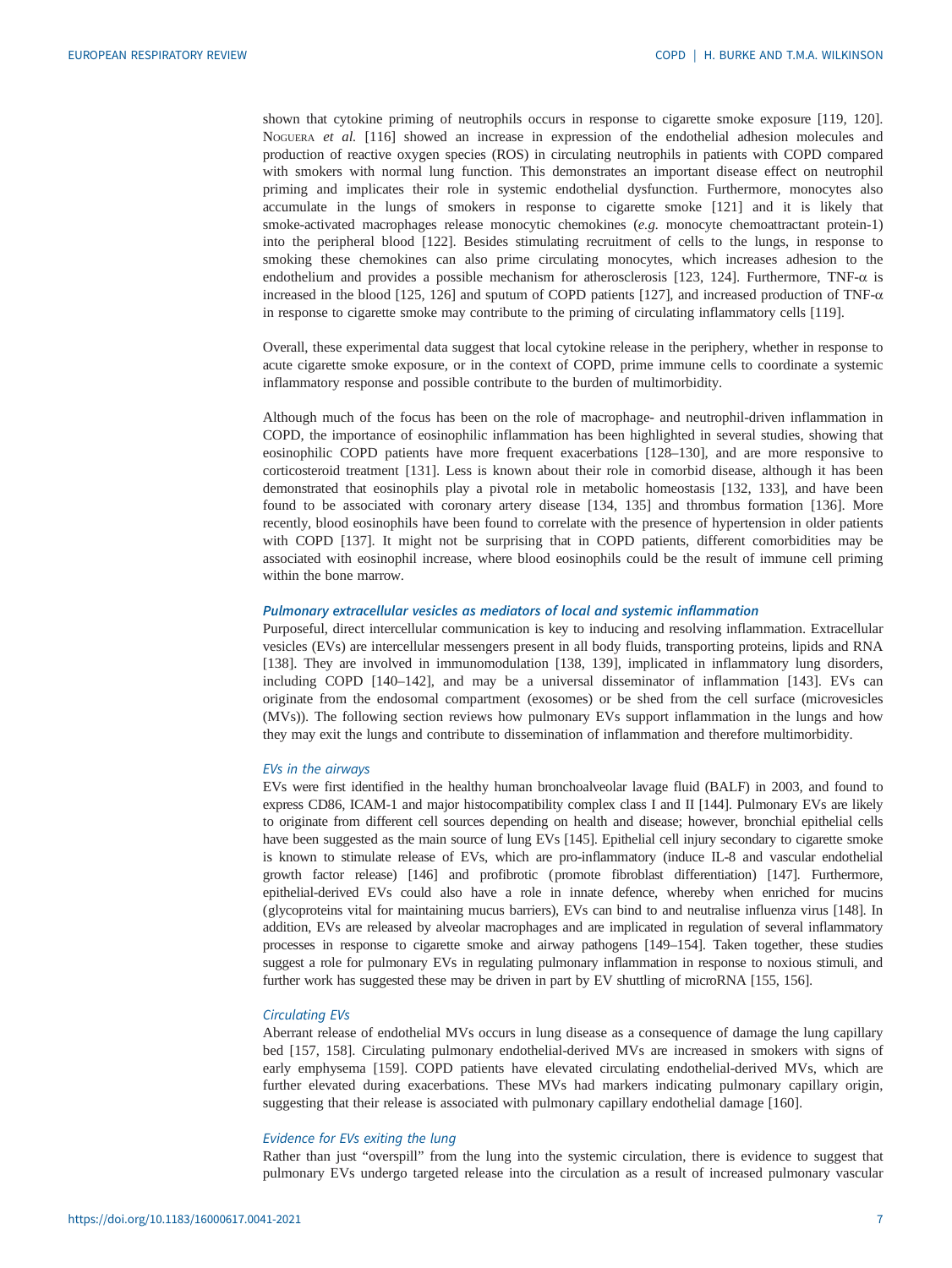permeability in response to acute and chronic inflammation [[161](#page-16-0)]. This will affect the exchange of EVs between the blood and the epithelial lining, with the possibility of pulmonary EVs reaching systemic circulation and potentially distant organs. For example, EVs from pulmonary endothelial cells carry  $\alpha_1$ -antitrypsin (A1AT) and may be involved in shuttling A1AT across the alveolar membrane to recipient epithelial cells [[162](#page-16-0)], possibly to prevent excessive pulmonary inflammation. Furthermore, proteomic characterisation of BALF exosomes from sarcoid patients showed proteins associated with inflammation, cellular migration and complement components [[163](#page-16-0)]. In addition, vitamin D-binding protein (a potent chemoattractant for leukocytes) was significantly increased in both BALF and serum EVs, which may be a result of pulmonary exosomes exiting into systemic circulation.

# EVs, systemic inflammation and comorbidities

EVs are implicated in the pathogenesis of several other inflammatory disorders. Several studies have demonstrated the presence of pro-inflammatory EVs in rheumatoid arthritis [[164](#page-16-0)], multiple sclerosis (MS) [\[165\]](#page-16-0) and inflammatory bowel disease [[166](#page-16-0)]. Specifically, pro-inflammatory EVs have been identified both in the synovial fluid of patients with rheumatoid arthritis where active joint inflammation occurs and in the circulation [[164](#page-16-0), [167, 168](#page-16-0)], suggesting a role for EVs in mediating systemic inflammation. MS patients have increased levels of circulating platelet MVs, which correlate with disease subtype and increase during active inflammation [[169](#page-16-0)]. In addition, EVs from MS patients have been implicated in disease progression via endothelial barrier disruption [\[165\]](#page-16-0), degradation of the blood–brain barrier and promotion of neural inflammation [[170](#page-16-0)].

Further to EVs driving systemic inflammation and progression of inflammatory disease, several studies have suggested a role for EVs, particularly endothelial-derived microparticles, in vascular comorbidities [\[171\]](#page-16-0). Increased levels of endothelial microparticles have been found in patients with hypertension [\[172\]](#page-16-0), atrial fibrillation [[173](#page-16-0)], obesity [[174](#page-16-0)] and type 2 diabetes [[175](#page-17-0)]. These microparticles can promote clotting, oxidative stress and endothelial dysfunction, all contributing to the pathogenesis of disease. Therefore, by targeting the production of these microparticles or altering their structure, several risk factors for cardiovascular disease could be modified simultaneously, thereby treating comorbidity in these patients using a unified therapy.

### Treatment approaches for multimorbidity in COPD

Management of patients with multimorbidity is now the most important task facing the medical community and presents a fundamental challenge to the single-disease focus that pervades medicine [\[176\]](#page-17-0). Self-management approaches to improve knowledge, confidence and skills of patients may prove an important approach in these patients [\[177, 178\]](#page-17-0). Recent guidelines suggest that management of multimorbidity should involve personalised assessment and tailored treatment plans. The aim of treatment should be to improve length and quality of life by consolidating management, whereby treatment based on single-disease guidelines is no longer an acceptable approach [[179](#page-17-0)]. Current and future treatment strategies are summarised in [table 2](#page-8-0) and discussed in detail in the next section.

## Current treatment strategies

#### Smoking cessation

Smoking is a key risk factor for multimorbidity in COPD [\[54](#page-12-0)]. Consequently, smoking cessation may represent a key target for primary and/or secondary prevention of multimorbidity. Effective tobacco control policies (i.e. smoking ban legislation) have been shown to reduce smoking, with rapid improvement in the risks of chronic diseases such as cardiovascular disease and lung cancer [[211](#page-18-0)]. Therefore, although difficult to achieve, smoking cessation should remain an important part of multimorbidity management.

# Exercise and pulmonary rehabilitation

Pulmonary rehabilitation has been shown to reduce breathlessness, increase exercise capacity and improve quality of life in COPD patients [\[212, 213\]](#page-18-0). Physical activity and regular exercise are both recommended and are beneficial not only for patients with COPD, but also for patients with cardiovascular disease, musculoskeletal disease, obesity, diabetes mellitus and most other chronic medical conditions [\[182](#page-17-0), [214\]](#page-18-0). Furthermore, a systematic review and meta-analysis including six randomised controlled trials showed that comprehensive pulmonary rehabilitation programmes, (including exercise training, education and psychosocial support) can effectively reduce anxiety and depression [\[181\]](#page-17-0). Although traditionally used to bronchospasm, there is evidence to suggest that various  $\beta_2$ -agonists increase skeletal muscle mass and strength and prevent fatigue [[215](#page-18-0)]. This suggests that optimal use of inhaled therapy could minimise symptoms and improve compliance with exercise programmes.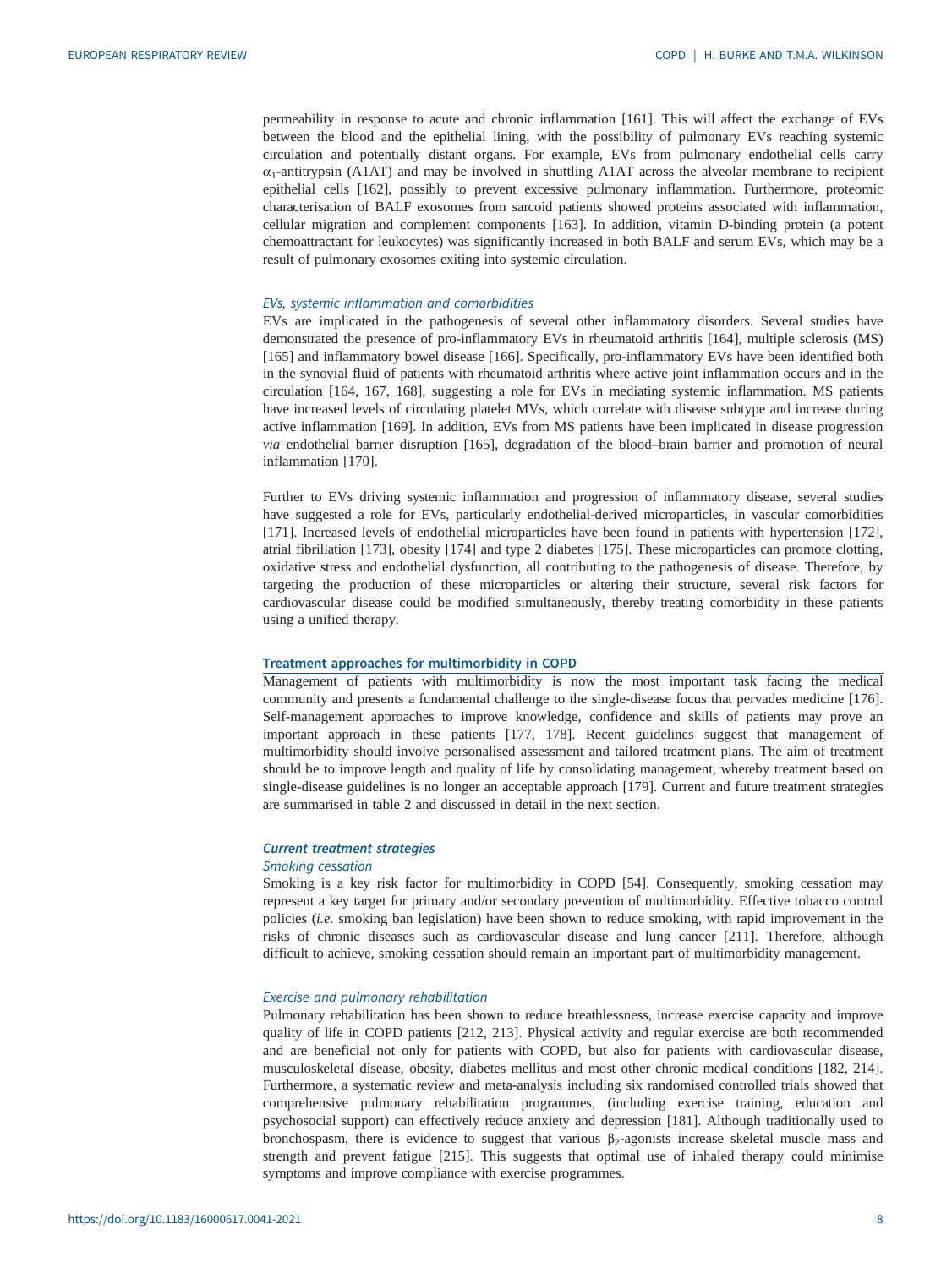<span id="page-8-0"></span>

| TABLE 2 Summary of current and future treatment strategies for multimorbidity in COPD |                                                                                                                                                                                                                                                                  |                                                                                                                                                                                                             |  |  |
|---------------------------------------------------------------------------------------|------------------------------------------------------------------------------------------------------------------------------------------------------------------------------------------------------------------------------------------------------------------|-------------------------------------------------------------------------------------------------------------------------------------------------------------------------------------------------------------|--|--|
|                                                                                       | <b>Pulmonary effects</b>                                                                                                                                                                                                                                         | Multimorbid effects                                                                                                                                                                                         |  |  |
| <b>Current strategies</b>                                                             |                                                                                                                                                                                                                                                                  |                                                                                                                                                                                                             |  |  |
| Smoking cessation                                                                     | Reduction in airway inflammation<br>Improves respiratory symptoms and bronchial<br>hyperresponsiveness<br>Prevents accelerated lung decline                                                                                                                      | Reduction of risk of cardiovascular disease and lung<br>cancer [180]                                                                                                                                        |  |  |
| Exercise and pulmonary<br>rehabilitation                                              | Delays dynamic hyperinflation<br>Reduces functional breathlessness                                                                                                                                                                                               | Increases exercise capacity<br>Improves quality of life<br>Reduces anxiety and depression [181]<br>Increases BMI, skeletal muscle mass and improves<br>osteoporosis [182]                                   |  |  |
| Inhaled corticosteroids                                                               | Limited reduction in airway inflammation: decrease in<br>CD8 <sup>+</sup> T-lymphocytes in airway biopsies [183]<br>Reduction in exacerbations, especially in eosinophilic<br>COPD [131]<br>Increased risk of pneumonia, especially in severe disease<br>$[184]$ | Possible reduction in cardiovascular mortality [185]<br>Possible reduction in systemic inflammation (CRP,<br>TNF- $\alpha$ ) [86]<br>Improvement in quality of life (in combination with<br>bronchodilator) |  |  |
| Theophylline                                                                          | Possible increased inspiratory muscle strength [186]<br>Reduction in neutrophilic inflammation [187]                                                                                                                                                             | Not known                                                                                                                                                                                                   |  |  |
| PDE4 inhibitors, e.g.<br>roflumilast                                                  | Reduction in exacerbations and improvement in lung<br>function in patients with chronic bronchitis, FEV <sub>1</sub> <50%<br>and history of frequent exacerbations                                                                                               | Prevention of bone loss and increase in skeletal<br>muscle mass (in a murine model) [188]                                                                                                                   |  |  |
| Cardiovascular-targeted<br>treatments                                                 |                                                                                                                                                                                                                                                                  |                                                                                                                                                                                                             |  |  |
| <b>Statins</b>                                                                        | May reduce exacerbations [189]                                                                                                                                                                                                                                   | Reduction in cardiovascular risk [190]<br>Reduction in oxidative stress and inflammation [191]                                                                                                              |  |  |
| ACE inhibitors/ARB                                                                    | Reduction in exacerbations [192]<br>Decrease in hyperinflation [193]                                                                                                                                                                                             | May improve survival (in those with cardiovascular<br>risk)                                                                                                                                                 |  |  |
| β-Blockers                                                                            | Reduction in exacerbations [194]                                                                                                                                                                                                                                 | Reduction in mortality after myocardial infarction<br>[195] and in heart failure [196]<br>Reduction in oxidative stress [197]<br>Improved exercise capacity [198]                                           |  |  |
| <b>Future strategies</b>                                                              |                                                                                                                                                                                                                                                                  |                                                                                                                                                                                                             |  |  |
| Metformin (targeting<br>PI3K-AKT-mTOR pathway)                                        | May improve respiratory symptoms and reduce<br>hospitalisations [199]                                                                                                                                                                                            | Possible reduction in mortality in COPD patients with<br>diabetes [200]                                                                                                                                     |  |  |
| Resveratrol (plant-based<br>antioxidant)                                              | Anti-inflammatory in lung epithelial cells [201]                                                                                                                                                                                                                 | Possible cardioprotective effects [202]                                                                                                                                                                     |  |  |
| Losmapimod (p38 MAPK<br>inhibitor)                                                    | No effect on respiratory symptoms or lung function, but<br>a trend towards reduction in exacerbations [203]                                                                                                                                                      | Not yet determined; possible effect on arterial<br>inflammation                                                                                                                                             |  |  |
| NF-KB inhibitors, e.g. IKB<br>kinase inhibitors                                       | Not yet determined; possible effects on exacerbations<br>given role in activating inflammatory signalling in the<br>COPD lung [204]                                                                                                                              | Not yet determined; possible effects on skeletal<br>muscle wasting [205], cardiovascular disease, lung<br>cancer, osteoporosis and diabetes [206]                                                           |  |  |
| Antioxidants, e.g. Nrf2<br>activators, NOX4<br>inhibitors                             | Not yet determined; possible reduction in inflammation<br>and reversal of corticosteroid resistance                                                                                                                                                              | Not yet determined; issues with side-effect profile                                                                                                                                                         |  |  |
| Mesenchymal stem cell EVs                                                             | Not yet determined; initial trials failed to show benefit<br>$[207]$                                                                                                                                                                                             | Not yet determined; possibly neuroprotective [208],<br>cardioprotective [209] and anti-inflammatory [210]                                                                                                   |  |  |

PDE4: phosphodiesterase-4; ACE: angiotensin-converting enzyme; ARB: angiotensin receptor blockers; PI3K: phosphatidylinositol 3-kinase; AKT: also known as protein kinase B; mTOR: mechanistic target of rapamycin; MAPK: p38 mitogen-activated protein kinase; IκB: inhibitor of NF-κB; Nrf2: nuclear factor erythroid 2-related factor 2; NOX: NADPH oxidase; EVs: extracellular vesicles; BMI: body mass index; CRP: C-reactive protein; TNF: tumour necrosis factor; FEV<sub>1</sub>: forced expiratory volume in 1 s.

#### Inhaled corticosteroids

Evidence suggests that targeting treatment towards suppressing pulmonary and/or systemic inflammation may benefit multimorbidity in COPD. Although inhaled corticosteroids are a mainstay of COPD therapy, studies show that they may fail to suppress airway inflammation in the COPD [\[216, 217](#page-18-0)], and may impair immune cell function in response to common pathogens [[218](#page-18-0)]. Despite this, inhaled corticosteroids have been shown to reduce systemic inflammation [\[86](#page-13-0)] and cardiovascular mortality [\[185\]](#page-17-0). However, prospective work showed minimal benefit of inhaled corticosteroids on all-cause mortality [[219](#page-18-0)] and no reduction in systemic markers of inflammation [\[220\]](#page-18-0), suggesting an unlikely beneficial effect on multimorbidity.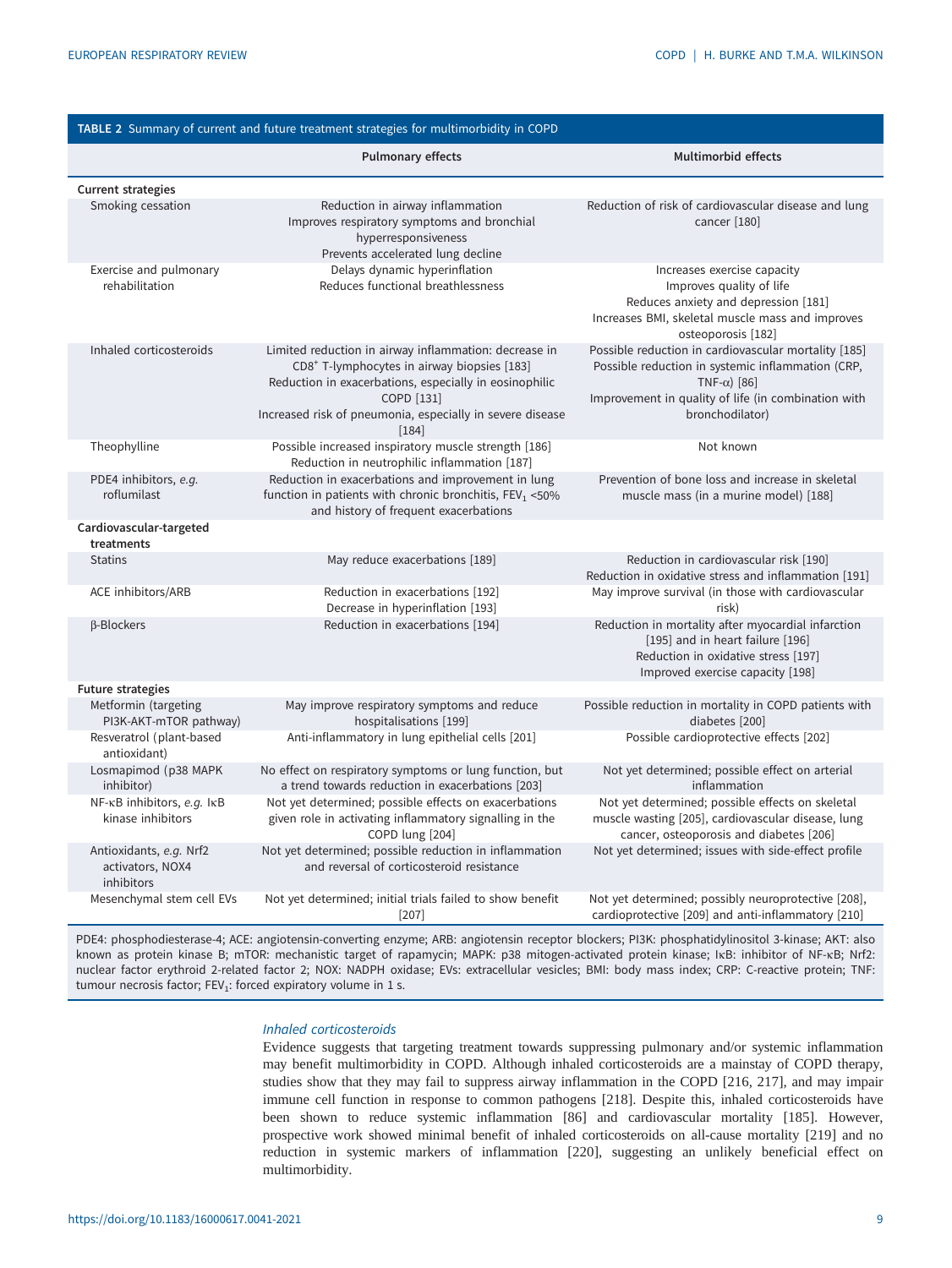# Targeting cardiovascular comorbidity in COPD

Observational studies suggest that treatment of cardiovascular disease may have some unexpected benefit on COPD. For example, statins reduce cholesterol and thus cardiovascular risk, but also have pleiotropic effects involving a reduction in oxidative stress and inflammation [[221](#page-18-0), [222](#page-18-0)]. Observational studies have shown that statins may reduce exacerbations [\[189\]](#page-17-0) and cardiovascular mortality in patients with COPD [\[190\]](#page-17-0). However, a subsequent systematic review found although statins were associated with a significant reduction in inflammation (CRP and IL-6), this did not translate into improvement in exacerbations, mortality, functional capacity, quality of life, or lung function [[191](#page-17-0)].

Angiotensin-converting enzyme (ACE) inhibitors are widely used to treat hypertension and heart failure, and have been shown to reduce exacerbations and mortality in COPD patients [[192](#page-17-0)]. Both activation of renin–angiotensin system [\[223, 224](#page-18-0)] and polymorphisms of the ACE gene have been linked to skeletal muscle wasting in COPD [[225](#page-18-0)]. However, although angiotensin II receptor antagonists reduced hyperinflation in COPD, they had no effect on respiratory or skeletal muscle strength [[193](#page-17-0)]. Furthermore, CURTIS et al. [\[226\]](#page-18-0) showed that ACE inhibitors in combination with pulmonary rehabilitation actually reduced exercise capacity in COPD patients. Therefore, current evidence suggests using this therapy in COPD only in the context of coexisting hypertension or heart failure.

Finally, β-blockers reduce mortality in patients after myocardial infarction [\[195\]](#page-17-0) and those with heart failure [\[196\]](#page-17-0). Despite evidence showing that β-blockers benefit patients with COPD, with reductions in exacerbations and mortality [\[194\]](#page-17-0), prescribers are often reluctant to use them due to concerns about precipitating bronchospasm [[227](#page-18-0)]. Importantly, similar to statins, cardioselective β-blockers such as carvedilol may exert pleiotropic effects including reducing oxidative stress [[197](#page-17-0)] and skeletal muscle adaptation, resulting in improved exercise capacity [\[198\]](#page-17-0). However, the recent BLOCK trial by DRANSFIELD et al. [\[228\]](#page-18-0) showed that patients with moderate or severe COPD did not benefit from <sup>β</sup>-blocker (metoprolol) therapy. In fact, hospitalisation for COPD exacerbation was more common in the treatment group. The trial population did not have any overt cardiovascular disease and therefore no therapeutic indication for treatment with a β-blocker. Physicians should continue to use cardioselective β-blockers in patients with COPD who have coexisting cardiovascular disease [\[229\]](#page-18-0).

# Future treatment strategies for multimorbidity in COPD Anti-ageing molecules

Accelerated ageing is implicated in both multimorbidity and COPD progression and a better understanding of senescence pathways has identified several potential therapeutic targets [[230](#page-18-0)]. The PI3K–protein kinase B (AKT)–mTOR pathway plays a key role in cellular senescence and inhibition of autophagy. Metformin is widely used to treat type 2 diabetes and indirectly inhibits AMP-activated protein kinase, resulting in inhibition of mTOR and extension of lifespan in mice, probably through increasing nuclear factor erythroid 2-related factor 2 (Nrf2)-induced antioxidant gene expression [[231](#page-18-0), [232](#page-19-0)]. Observational data have shown reduced mortality in patients with COPD and diabetes taking metformin compared to non-metformin users [\[200\]](#page-17-0). However, earlier evidence showed that metformin did not reduce levels of inflammation or improve clinical outcomes in patients admitted with severe COPD exacerbation [\[233\]](#page-19-0).

PI3K is upregulated in the peripheral lung of COPD and is involved in corticosteroid resistance [\[234\]](#page-19-0). Low-dose theophylline may increase sensitivity to inhaled corticosteroids in patients with COPD, by inhibiting oxidant-activated PI3K and restoring histone deacetylase 2 activity (a known anti-ageing molecule) [[234](#page-19-0)]. However, clinical trials of low-dose theophylline have so far had disappointing results [\[235\]](#page-19-0). Although these two current therapies have failed to show significant benefits, a newer molecule, resveratrol (a plant-based polyphenol found in grapes, peanuts and red wine), has been shown to extend lifespan by activating Sirtuin-1 [\[236\]](#page-19-0). Reports suggest that resveratrol is a powerful antioxidant [\[237\]](#page-19-0), a PI3K inhibitor [\[238\]](#page-19-0) and it has been shown to have anti-inflammatory effects in lung epithelial cells [\[201\]](#page-17-0). Recent clinical studies in non-COPD patients show improved mitochondrial oxidative metabolism after resveratrol treatment, which could be beneficial for both lung and skeletal muscle impairment in COPD. Moreover, pre-clinical studies suggest that it has cardioprotective effects [\[202\]](#page-17-0). Therefore, future treatments for multimorbidity may include novel targets that reduce cellular senescence pathways, thereby reducing accelerated ageing associated with COPD and other comorbid disease.

#### Targeting inflammation and oxidative stress

Phosphodiesterase (PDE)4 inhibitors are the most developed of the novel anti-inflammatory treatments for COPD. Roflumilast, a selective PDE4 inhibitor, is currently used as an anti-inflammatory treatment in severe COPD to prevent exacerbations in the context of chronic bronchitis. However, the drug's narrow therapeutic window has limited its use [[239](#page-19-0)]. PDE4 inhibition appears to mediate the anti-inflammatory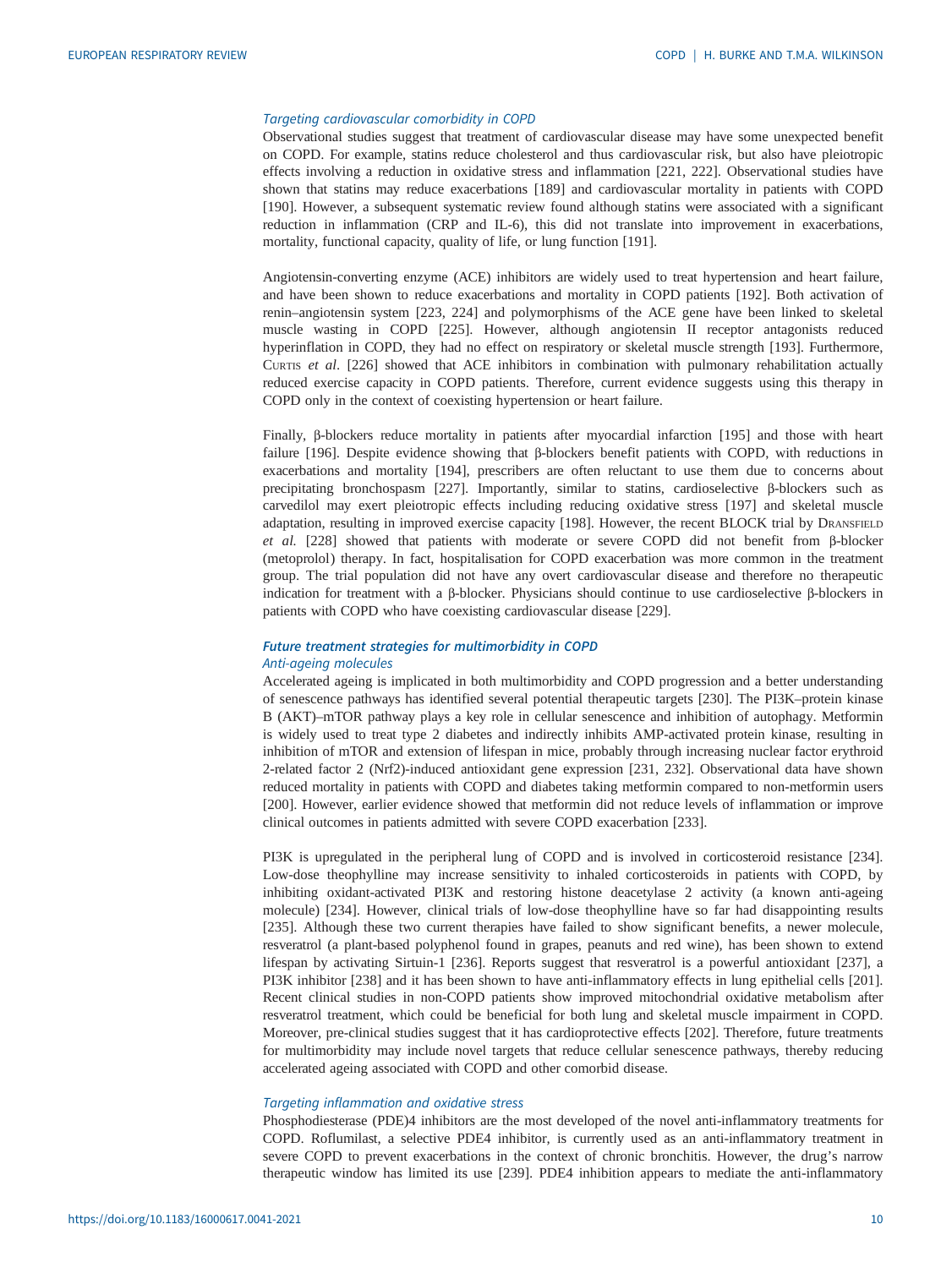effects of theophylline, and selective PDE4 inhibitors have a wide spectrum of anti-inflammatory effects in the lung and are more effective against neutrophilic inflammation than corticosteroids [[240](#page-19-0), [241\]](#page-19-0). Furthermore, in rats a PDE4 inhibitor prevented bone loss and increased skeletal muscle mass, suggesting that PDE4 inhibitors have the potential to prevent osteoporosis and skeletal muscle wasting in COPD [[188](#page-17-0)].

Oxidative stress is present in the lungs of COPD patients and is a major contributor to accelerated ageing and several COPD comorbidities, including atherosclerosis and diabetes [\[83](#page-13-0)]. Existing antioxidants, such as N-acetylcysteine and carbocisteine, have proved disappointing in reducing progression of lung function and exacerbations in COPD [\[242\]](#page-19-0). The transcription factor Nrf2 regulates many antioxidant genes and is impaired in COPD [[243](#page-19-0)]. However, current Nrf2 activators  $(e.g.$  sulforaphane and bardoxolone methyl) are poorly selective, leading to toxicity [[244](#page-19-0)]. ROS may be generated by NADPH oxidases (NOX) in activated inflammatory cells in the airways, and selective NOX4 inhibitors are now in clinical development for various diseases [\[245\]](#page-19-0). Furthermore, mitochondria are a major source of ROS in COPD, and selective mitochondria-targeted antioxidants (e.g. mitoquinone) are now in clinical studies  $[246]$ .

Multiple kinases are involved in driving lung inflammation and remodelling in COPD [\[247\]](#page-19-0), and kinase inhibitors have trialled in the treatment of COPD [[248](#page-19-0)]. Although promising in animal studies, the oral p38 mitogen-activated protein kinase inhibitor (losmapimod) had no significant effects on symptoms or lung function, but a trend toward reduced exacerbations [\[203\]](#page-18-0). Furthermore, a recent phase II trial showed that losmapimod had no effect on arterial inflammation and endothelial function, and so does not support kinase inhibitors as an effective treatment for cardiovascular morbidity COPD [\[249\]](#page-19-0).

Finally, NF- $\kappa$ B regulates the expression of inflammatory cytokines and chemokines (TNF- $\alpha$  and matrix metalloproteinase-9) and is activated in macrophages and epithelial cells of COPD patients, particularly during exacerbations [\[204\]](#page-18-0). NF-κB activation is implicated in mediating systemic inflammation and may be involved in several COPD comorbid diseases including skeletal muscle wasting [[205](#page-18-0)], cardiovascular disease, lung cancer, osteoporosis and diabetes [\[206\]](#page-18-0). Inhibitors of NF-κB kinases (IKKs) are essential in NF-κB signalling, and several small-molecule inhibitors of IKK are in development as a promising treatment for COPD [[250](#page-19-0)]. However, there are safety concerns regarding profound immunosuppression and impaired host defences as a consequence of targeting ubiquitously expressed NF-κB. Therefore, there are currently no human trials of these molecules.

## Targeted therapy with mesenchymal stem cell derived EVs

Stem cell exhaustion has been implicated in ageing [\[251\]](#page-19-0) and several chronic diseases including COPD [\[252\]](#page-19-0). Mesenchymal stem cells (MSCs) are a proposed regenerative therapy, given their ability to differentiate into a variety of cell types and their ability to migrate and engraft into target tissues [\[253\]](#page-19-0). However, more recently their biological effects have been attributed to their secreted EVs which have been shown to be neuroprotective [[208](#page-18-0)], cardioprotective [\[209\]](#page-18-0) and anti-inflammatory [[210](#page-18-0)]. Although pre-clinical studies have demonstrated immunomodulatory and regenerative potential of MSC-based therapy, clinical studies have failed to demonstrate a proven benefit in COPD [[207](#page-18-0)]. Furthermore, work needs to be done to tackle issues in production, safety, characterisation and delivery.

#### **Conclusions**

COPD is a multisystem disease characterised by continued poor outcomes despite current therapeutic strategies targeting the lung. While COPD is associated with both pulmonary and systemic inflammation driven by local responses to toxic stimuli, accelerated ageing, inactivity and other lifestyle factors, the synergistic mechanisms by which multimorbidity is driven remains incompletely described. Understanding this complexity is key to discovering the molecular mechanisms driving inflammation and in doing so will lead to new, holistic therapeutic approaches, treating the patient and not the single disease.

Provenance: Submitted article, peer reviewed.

Acknowledgements: The authors would like to acknowledge Alastair Watson (University of Southampton, Southampton, UK) for his help in proof reading and preparation of the manuscript for submission and Laura Reid (University of Southampton) for her help with the figures.

Conflict of interest: H. Burke has nothing to disclose. T.M.A. Wilkinson reports personal fees and other funding from MMH, grants and personal fees from GSK, AstraZeneca and Synairgen, and personal fees from Boehringer Ingelheim, outside the submitted work.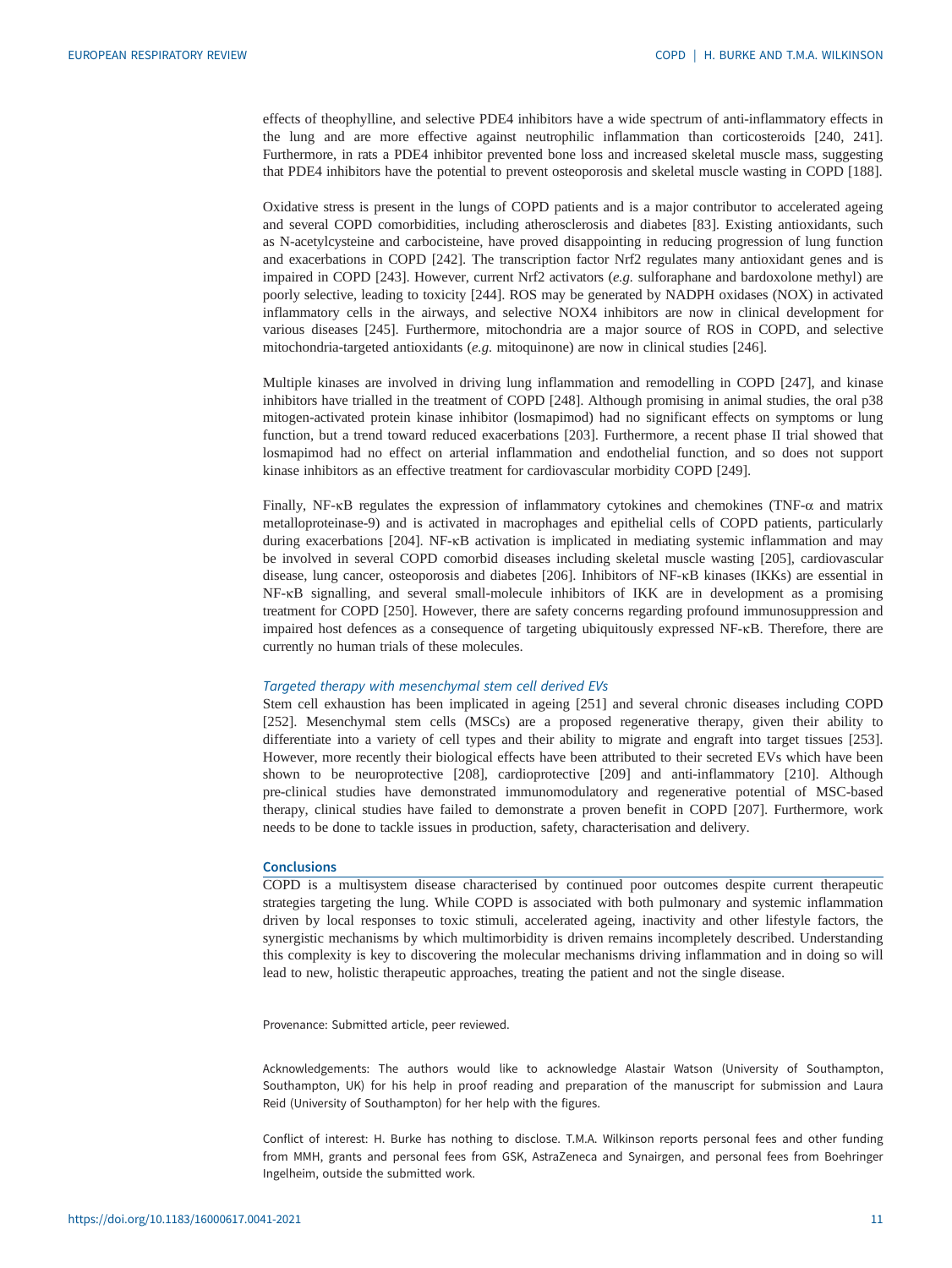#### <span id="page-11-0"></span>References

- 1 Soriano JB, Abajobir AA, Abate KH, et al. Global, regional, and national deaths, prevalence, disability-adjusted life years, and years lived with disability for chronic obstructive pulmonary disease and asthma, 1990-2015: a systematic analysis for the Global Burden of Disease Study 2015. Lancet Respir Med 2017; 5: 691–706.
- 2 Wedzicha JA, Wilkinson T. Impact of chronic obstructive pulmonary disease exacerbations on patients and payers. Proc Am Thorac Soc 2006; 3: 218–221.
- 3 World Health Organization. Global Status Report on Noncommunicable Diseases 2010. Description of the Global Burden of NCDs, Their Risk Factors and Determinants. 2011. Available from: [www.who.int/nmh/](http://www.who.int/nmh/publications/ncd_report2010/en/) [publications/ncd\\_report2010/en/](http://www.who.int/nmh/publications/ncd_report2010/en/)
- 4 Lortet-Tieulent J, Soerjomataram I, López-Campos JL, et al. International trends in COPD mortality, 1995–2017. Eur Respir J 2019; 54: 1901791.
- 5 Hurst JR, Dickhaus J, Maulik PK, et al. Global Alliance for Chronic Disease researchers' statement on multimorbidity. Lancet Glob Health 2018; 6: e1270–e1271.
- 6 Uijen AA, van de Lisdonk EH. Multimorbidity in primary care: prevalence and trend over the last 20 years. Eur J Gen Pract 2008; 14: Suppl. 1, 28–32.
- 7 Fortin M, Stewart M, Poitras ME, et al. A systematic review of prevalence studies on multimorbidity: toward a more uniform methodology. Ann Fam Med 2012; 10: 142–151.
- 8 World Health Organization (WHO). Multimorbidity. Geneva, WHO, 2016.
- 9 Barnett K, Mercer SW, Norbury M, et al. Epidemiology of multimorbidity and implications for health care, research, and medical education: a cross-sectional study. Lancet 2012; 380: 37–43.
- 10 Mannino DM, Thorn D, Swensen A, et al. Prevalence and outcomes of diabetes, hypertension and cardiovascular disease in COPD. Eur Respir J 2008; 32: 962–969.
- 11 Williams NP, Coombs NA, Johnson MJ, et al. Seasonality, risk factors and burden of community-acquired pneumonia in COPD patients: a population database study using linked health care records. Int J Chron Obstruct Pulmon Dis 2017; 12: 313–322.
- 12 Foster TS, Miller JD, Marton JP, et al. Assessment of the economic burden of COPD in the U.S.: a review and synthesis of the literature. COPD 2006; 3: 211–218.
- 13 Miller J, Edwards LD, Agustí A, et al. Comorbidity, systemic inflammation and outcomes in the ECLIPSE cohort. Respir Med 2013; 107: 1376–1384.
- 14 Sin DD, Anthonisen NR, Soriano JB, et al. Mortality in COPD: role of comorbidities. Eur Respir J 2006; 28: 1245–1257.
- 15 Patel AR, Hurst JR. Extrapulmonary comorbidities in chronic obstructive pulmonary disease: state of the art. Expert Rev Respir Med 2011; 5: 647–662.
- 16 Sin DD, Man JP, Man SF. The risk of osteoporosis in Caucasian men and women with obstructive airways disease. Am J Med 2003; 114: 10–14.
- 17 Siris ES, Chen Y-T, Abbott TA, et al. Bone mineral density thresholds for pharmacological intervention to prevent fractures. Arch Intern Med 2004; 164: 1108–1112.
- 18 Curkendall SM, DeLuise C, Jones JK Jr, et al. Cardiovascular disease in patients with chronic obstructive pulmonary disease, Saskatchewan Canada cardiovascular disease in COPD patients. Ann Epidemiol 2006; 16: 63–70.
- 19 García Rodríguez LA, Ruigómez A, Martín-Merino E, et al. Relationship between gastroesophageal reflux disease and COPD in UK primary care. Chest 2008; 134: 1223–1230.
- 20 Seymour JM, Spruit MA, Hopkinson NS, et al. The prevalence of quadriceps weakness in COPD and the relationship with disease severity. Eur Respir J 2010; 36: 81–88.
- 21 Hanania NA, Müllerova H, Locantore NW, et al. Determinants of depression in the ECLIPSE chronic obstructive pulmonary disease cohort. Am J Respir Crit Care Med 2011; 183: 604–611.
- 22 Sin DD, Man SF. Why are patients with chronic obstructive pulmonary disease at increased risk of cardiovascular diseases? The potential role of systemic inflammation in chronic obstructive pulmonary disease. Circulation 2003; 107: 1514–1519.
- 23 Feary JR, Rodrigues LC, Smith CJ, et al. Prevalence of major comorbidities in subjects with COPD and incidence of myocardial infarction and stroke: a comprehensive analysis using data from primary care. Thorax 2010; 65: 956–962.
- 24 Soriano JB, Visick GT, Muellerova H, et al. Patterns of comorbidities in newly diagnosed COPD and asthma in primary care. Chest 2005; 128: 2099–2107.
- 25 Hanson C, Rutten EP, Wouters EFM, et al. Influence of diet and obesity on COPD development and outcomes. Int J Chron Obstruct Pulmon Dis 2014; 9: 723–733.
- 26 Fabbri LM, Boyd C, Boschetto P, et al.. How to integrate multiple comorbidities in guideline development: article 10 in Integrating and coordinating efforts in COPD guideline development. An official ATS/ERS workshop report. Proc Am Thorac Soc 2012; 9: 274–281.
- 27 Hidalgo CA, Blumm N, Barabási A-L, et al. A dynamic network approach for the study of human phenotypes. PLoS Comput Biol 2009; 5: e1000353.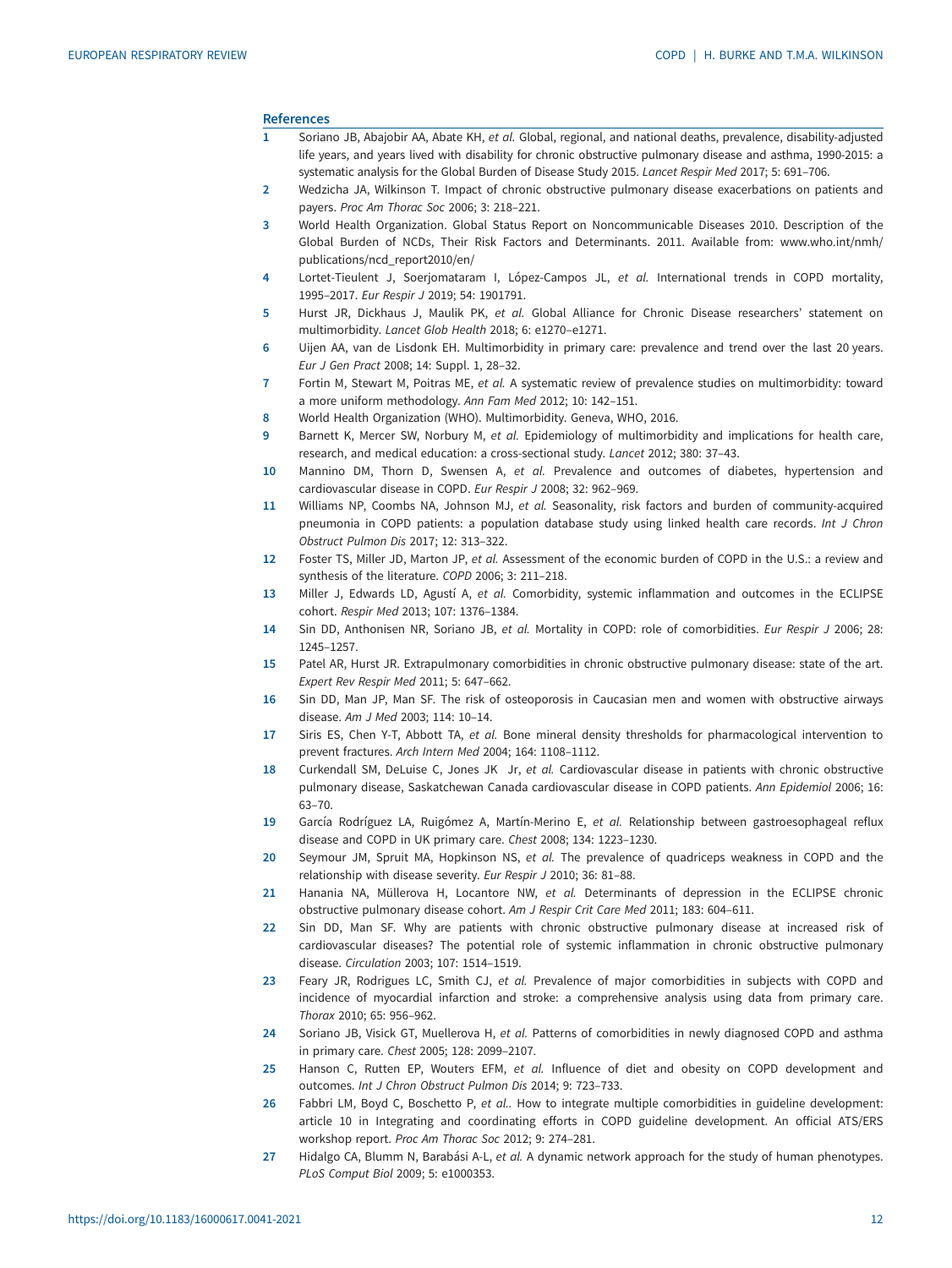- <span id="page-12-0"></span>28 Barabási A-L, Gulbahce N, Loscalzo J. Network medicine: a network-based approach to human disease. Nat Rev Genet 2011; 12: 56–68.
- 29 Wardlaw AJ, Silverman M, Siva R, et al. Multi-dimensional phenotyping: towards a new taxonomy for airway disease. Clin Exp Allergy 2005; 35: 1254–1262.
- 30 Burgel PR, Paillasseur JL, Caillaud D, et al. Clinical COPD phenotypes: a novel approach using principal component and cluster analyses. Eur Respir J 2010; 36: 531–539.
- 31 Garcia-Aymerich J, Gómez FP, Benet M, et al. Identification and prospective validation of clinically relevant chronic obstructive pulmonary disease (COPD) subtypes. Thorax 2011; 66: 430–437.
- 32 Rennard SI, Locantore N, Delafont B, et al. Identification of five chronic obstructive pulmonary disease subgroups with different prognoses in the ECLIPSE cohort using cluster analysis. Ann Am Thorac Soc 2015; 12: 303-312.
- 33 Vanfleteren LEGW, Spruit MA, Groenen M, et al. Clusters of comorbidities based on validated objective measurements and systemic inflammation in patients with chronic obstructive pulmonary disease. Am J Respir Crit Care Med 2013; 187: 728–735.
- 34 Castaldi PJ, Benet M, Petersen H, et al. Do COPD subtypes really exist? COPD heterogeneity and clustering in 10 independent cohorts. Thorax 2017; 72: 998–1006.
- 35 Chen J, Cho M, Silverman EK, et al. Turning subtypes into disease axes to improve prediction of COPD progression. Thorax 2019; 74: 906–909.
- 36 Kinney GL, Santorico SA, Young KA, et al. Identification of chronic obstructive pulmonary disease axes that predict all-cause mortality: the COPDGene Study. Am J Epidemiol 2018; 187: 2109–2116.
- 37 Burgel P-R, Paillasseur J-L, Janssens W, et al. A simple algorithm for the identification of clinical COPD phenotypes. Eur Respir J 2017; 50: 1701034.
- 38 Park J, Lee D-S, Christakis NA, et al. The impact of cellular networks on disease comorbidity. Mol Syst Biol 2009; 5: 262.
- 39 Faner R, Agustí A. Network analysis: a way forward for understanding COPD multimorbidity. Eur Respir J 2015; 46: 591–592.
- 40 Grosdidier S, Ferrer A, Faner R, et al. Network medicine analysis of COPD multimorbidities. Respir Res 2014; 15: 111.
- 41 Divo MJ, Casanova C, Marin JM, et al. COPD comorbidities network. Eur Respir J 2015; 46: 640–650.
- 42 Agusti A, Sobradillo P, Celli B. Addressing the complexity of chronic obstructive pulmonary disease: from phenotypes and biomarkers to scale-free networks, systems biology, and P4 medicine. Am J Respir Crit Care Med 2011; 183: 1129–1137.
- 43 Lange P, Celli B, Agustí A. Lung-function trajectories and chronic obstructive pulmonary disease. N Engl J Med 2015; 373: 1575.
- 44 Agustí A, Noell G, Brugada J, et al. Lung function in early adulthood and health in later life: a transgenerational cohort analysis. Lancet Respir Med 2017; 5: 935–945.
- 45 Bui DS, Lodge CJ, Burgess JA, et al. Childhood predictors of lung function trajectories and future COPD risk: a prospective cohort study from the first to the sixth decade of life. Lancet Respir Med 2018; 6: 535–544.
- 46 Agusti A, Faner R. Lung function trajectories in health and disease. Lancet Respir Med 2019; 7: 358-364.
- 47 Kachroo P, Morrow JD, Kho AT, et al. Co-methylation analysis in lung tissue identifies pathways for fetal origins of COPD. Eur Respir J 2020; 56: 1902347.
- 48 Wilkinson TMA, Schembri S, Brightling C, et al. Non-typeable Haemophilus influenzae protein vaccine in adults with COPD: a phase 2 clinical trial. Vaccine 2019; 37: 6102–6111.
- 49 Sanei F, Wilkinson T. Influenza vaccination for patients with chronic obstructive pulmonary disease: understanding immunogenicity, efficacy and effectiveness. Ther Adv Respir Dis 2016; 10: 349–367.
- 50 Doll R, Peto R, Boreham J, et al. Mortality in relation to smoking: 50 years' observations on male British doctors. BMJ 2004; 328: 1519.
- 51 Gakidou E, Afshin A, Abajobir AA, et al. Global, regional, and national comparative risk assessment of 84 behavioural, environmental and occupational, and metabolic risks or clusters of risks, 1990–2016: a systematic analysis for the Global Burden of Disease Study 2016. Lancet 2017; 390: 1345–1422.
- 52 Ward KD, Klesges RC. A meta-analysis of the effects of cigarette smoking on bone mineral density. Calcif Tissue Int 2001; 68: 259–270.
- 53 Johnston AK, Mannino DM, Hagan GW, et al. Relationship between lung function impairment and incidence or recurrence of cardiovascular events in a middle-aged cohort. Thorax 2008; 63: 599–605.
- 54 Van Remoortel H, Hornikx M, Langer D, et al. Risk factors and comorbidities in the preclinical stages of chronic obstructive pulmonary disease. Am J Respir Crit Care Med 2014; 189: 30–38.
- 55 Thomsen M, Nordestgaard BG, Vestbo J, et al. Characteristics and outcomes of chronic obstructive pulmonary disease in never smokers in Denmark: a prospective population study. Lancet Respir Med 2013; 1: 543-550.
- 56 Sin DD, Wu L, Man SF. The relationship between reduced lung function and cardiovascular mortality: a population-based study and a systematic review of the literature. Chest 2005; 127: 1952–1959.
- 57 Anthonisen NR, Skeans MA, Wise RA, et al. The effects of a smoking cessation intervention on 14.5-year mortality: a randomized clinical trial. Ann Intern Med 2005; 142: 233–239.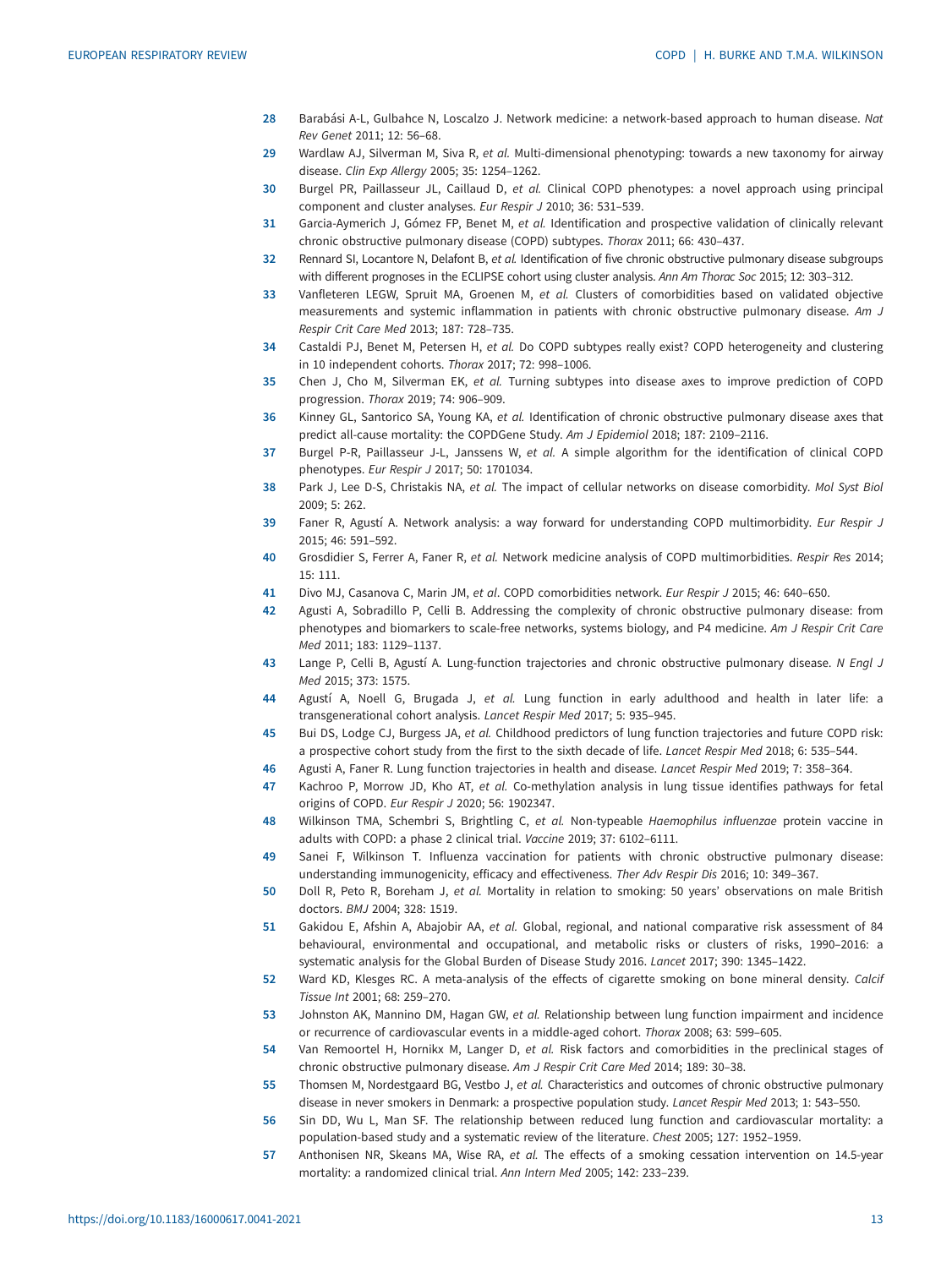- <span id="page-13-0"></span>58 Pitta F, Troosters T, Spruit MA, et al. Characteristics of physical activities in daily life in chronic obstructive pulmonary disease. Am J Respir Crit Care Med 2005; 171: 972–977.
- 59 Donaldson GC, Wilkinson TMA, Hurst JR, et al. Exacerbations and time spent outdoors in chronic obstructive pulmonary disease. Am J Respir Crit Care Med 2005; 171: 446–452.
- 60 Gimeno-Santos E, Frei A, Steurer-Stey C, et al.. Determinants and outcomes of physical activity in patients with COPD: a systematic review. Thorax 2014; 69: 731–739.
- 61 Kong CW, Wilkinson TMA. Predicting and preventing hospital readmission for exacerbations of COPD. ERJ Open Res 2020; 6: 00325-2019.
- 62 O'Donnell DE, Webb KA. The major limitation to exercise performance in COPD is dynamic hyperinflation. J Appl Physiol 2008; 105: 753–755.
- 63 Cooper CB. The connection between chronic obstructive pulmonary disease symptoms and hyperinflation and its impact on exercise and function. Am J Med 2006; 119: Suppl. 1, 21–31.
- 64 Polkey MI, Moxham J. Attacking the disease spiral in chronic obstructive pulmonary disease. Clin Med 2006; 6: 190–196.
- 65 Saey D, Debigaré R, LeBlanc P, et al. Contractile leg fatigue after cycle exercise: a factor limiting exercise in patients with chronic obstructive pulmonary disease. Am J Respir Crit Care Med 2003; 168: 425–430.
- 66 Sala E, Roca J, Marrades RM, et al. Effects of endurance training on skeletal muscle bioenergetics in chronic obstructive pulmonary disease. Am J Respir Crit Care Med 1999; 159: 1726–1734.
- 67 Spruit MA, Gosselink R, Troosters T, et al. Muscle force during an acute exacerbation in hospitalised patients with COPD and its relationship with CXCL8 and IGF-I. Thorax 2003; 58: 752–756.
- 68 Decramer M, Lacquet LM, Fagard R, et al. Corticosteroids contribute to muscle weakness in chronic airflow obstruction. Am J Respir Crit Care Med 1994; 150: 11–16.
- 69 Koechlin C, Couillard A, Simar D, et al. Does oxidative stress alter quadriceps endurance in chronic obstructive pulmonary disease? Am J Respir Crit Care Med 2004; 169: 1022–1027.
- 70 National Institutes of Health. Osteoporosis Prevention, Diagnosis, and Therapy. NIH Consensus Statement 2000 March 27-29; 17: 1–45. [https://consensus.nih.gov/2000/2000Osteoporosis111PDF.pdf.](https://consensus.nih.gov/2000/2000Osteoporosis111PDF.pdf)
- 71 Sullivan PW, Morrato EH, Ghushchyan V, et al. Obesity, inactivity, and the prevalence of diabetes and diabetes-related cardiovascular comorbidities in the U.S., 2000-2002. Diabetes Care 2005; 28: 1599–1603.
- 72 Stephenson J, Bauman A, Armstrong T, et al. The Cost of Illness Attributable to Physical Inactivity in Australia; a Preliminary Study. Canberra, Commonwealth Department of Health and Aged Care, 2000.
- 73 Wannamethee SG, Lowe GDO, Whincup PH, et al. Physical activity and hemostatic and inflammatory variables in elderly men. Circulation 2002; 105: 1785–1790.
- 74 Mora S, Lee IM, Buring JE, et al. Association of physical activity and body mass index with novel and traditional cardiovascular biomarkers in women. JAMA 2006; 295: 1412–1419.
- 75 Mora S, Cook N, Buring JE, et al. Physical activity and reduced risk of cardiovascular events: potential mediating mechanisms. Circulation 2007; 116: 2110–2118.
- 76 Bruunsgaard H. Physical activity and modulation of systemic low-level inflammation. J Leukoc Biol 2005; 78: 819–835.
- 77 Cronin O, Keohane DM, Molloy MG, et al. The effect of exercise interventions on inflammatory biomarkers in healthy, physically inactive subjects: a systematic review. QJM 2017; 110: 629–637.
- 78 Clini EM, Beghé B, Fabbri LM. Chronic obstructive pulmonary disease is just one component of the complex multimorbidities in patients with COPD. Am J Respir Crit Care Med 2013; 187: 668–671.
- 79 Ito K, Barnes PJ. COPD as a disease of accelerated lung aging. Chest 2009; 135: 173–180.
- 80 Savale L, Chaouat A, Marcos E, et al. Shortened telomeres in circulating leukocytes of patients with chronic obstructive pulmonary disease. Am J Respir Crit Care Med 2009; 179: A3762.
- 81 D'Mello MJJ, Ross SA, Briel M, et al. Association between shortened leukocyte telomere length and cardiometabolic outcomes: systematic review and meta-analysis. Circ Cardiovasc Genet 2015; 8: 82–90.
- 82 Shintouo CM, Mets T, Beckwee D, et al. Is inflammageing influenced by the microbiota in the aged gut? A systematic review. Exp Gerontol 2020; 141: 111079.
- 83 Kirkham PA, Barnes PJ. Oxidative stress in COPD. Chest 2013; 144: 266–273.
- 84 Xiang F, Shuanglun X, Jingfeng W, et al. Association of serum 8-hydroxy-2'-deoxyguanosine levels with the presence and severity of coronary artery disease. Coron Artery Dis 2011; 22: 223–227.
- 85 Serdar M, Sertoglu E, Uyanik M, et al. Comparison of 8-hydroxy-2'-deoxyguanosine (8-OHdG) levels using mass spectrometer and urine albumin creatinine ratio as a predictor of development of diabetic nephropathy. Free Radic Res 2012; 46: 1291–1295.
- 86 Sin DD, Lacy P, York E, et al. Effects of fluticasone on systemic markers of inflammation in chronic obstructive pulmonary disease. Am J Respir Crit Care Med 2004; 170: 760–765.
- 87 Cosio MG, Guerassimov A. Chronic obstructive pulmonary disease. Inflammation of small airways and lung parenchyma. Am J Respir Crit Care Med 1999; 160: S21–S25.
- 88 Hogg JC, Chu F, Utokaparch S, et al. The nature of small-airway obstruction in chronic obstructive pulmonary disease. N Engl J Med 2004; 350: 2645–2653.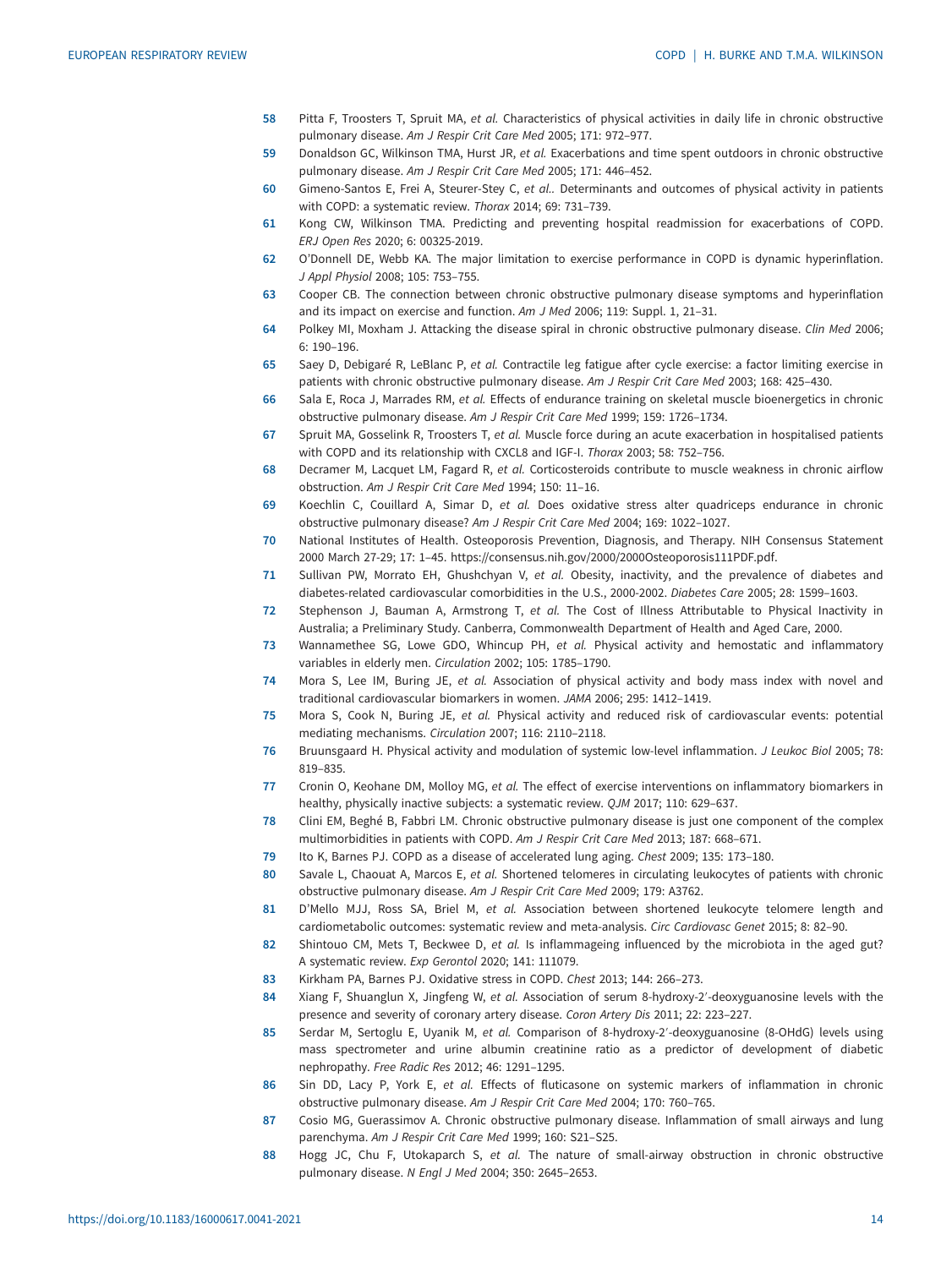- <span id="page-14-0"></span>89 McKendry RT, Spalluto CM, Burke H, et al. Dysregulation of antiviral function of CD8<sup>+</sup> T cells in the chronic obstructive pulmonary disease lung. Role of the PD-1–PD-L1 axis. Am J Respir Crit Care Med 2016; 193: 642–651.
- 90 Sinden NJ, Stockley RA. Systemic inflammation and comorbidity in COPD: a result of 'overspill' of inflammatory mediators from the lungs? Review of the evidence. Thorax 2010; 65: 930–936.
- 91 Agustí AGN, Noguera A, Sauleda J, et al. Systemic effects of chronic obstructive pulmonary disease. Eur Respir J 2003; 21: 347–360.
- 92 Gan WQ, Man SFP, Senthilselvan A, et al. Association between chronic obstructive pulmonary disease and systemic inflammation: a systematic review and a meta-analysis. Thorax 2004; 59: 574–580.
- 93 Wouters EFM. Chronic obstructive pulmonary disease. 5: systemic effects of COPD. Thorax 2002; 57: 1067–1070.
- 94 Sevenoaks MJ, Stockley RA. Chronic obstructive pulmonary disease, inflammation and co-morbidity a common inflammatory phenotype? Respir Res 2006; 7: 70.
- 95 De Martinis M, Franceschi C, Monti D, et al. Inflamm-ageing and lifelong antigenic load as major determinants of ageing rate and longevity. FEBS Lett 2005; 579: 2035–2039.
- 96 Mayhew D, Devos N, Lambert C, et al. Longitudinal profiling of the lung microbiome in the AERIS study demonstrates repeatability of bacterial and eosinophilic COPD exacerbations. Thorax 2018; 73: 422–430.
- 97 Day K, Ostridge K, Conway J, et al. Interrelationships among small airways dysfunction, neutrophilic inflammation, and exacerbation frequency in COPD. Chest 2020; 159: 1391–1399.
- 98 Agustí A, Edwards LD, Rennard SI, et al. Persistent systemic inflammation is associated with poor clinical outcomes in COPD: a novel phenotype. PLoS One 2012; 7: e37483.
- 99 Ridker PM, Rifai N, Rose L, et al. Comparison of C-reactive protein and low-density lipoprotein cholesterol levels in the prediction of first cardiovascular events. N Engl J Med 2002; 347: 1557–1565.
- 100 de Godoy I, Donahoe M, Calhoun WJ, et al. Elevated TNF-alpha production by peripheral blood monocytes of weight-losing COPD patients. Am J Respir Crit Care Med 1996; 153: 633–637.
- 101 Hogg JC. Why does airway inflammation persist after the smoking stops? Thorax 2006; 61: 96–97.
- 102 Hurst JR, Perera WR, Wilkinson TMA, et al. Systemic and upper and lower airway inflammation at exacerbation of chronic obstructive pulmonary disease. Am J Respir Crit Care Med 2006; 173: 71–78.
- 103 Perera WR, Hurst JR, Wilkinson TMA, et al. Inflammatory changes, recovery and recurrence at COPD exacerbation. Eur Respir J 2007; 29: 527–534.
- 104 Kim VL, Coombs NA, Staples KJ, et al. Impact and associations of eosinophilic inflammation in COPD: analysis of the AERIS cohort. Eur Respir J 2017; 50: 1700853.
- 105 Donaldson GC, Seemungal TA, Patel IS, et al. Airway and systemic inflammation and decline in lung function in patients with COPD. Chest 2005; 128: 1995–2004.
- 106 Hurst JR, Donaldson GC, Perera WR, et al. Use of plasma biomarkers at exacerbation of chronic obstructive pulmonary disease. Am J Respir Crit Care Med 2006; 174: 867–874.
- 107 Thomsen M, Dahl M, Lange P, et al. Inflammatory biomarkers and comorbidities in chronic obstructive pulmonary disease. Am J Respir Crit Care Med 2012; 186: 982–988.
- 108 Miller AH, Raison CL. The role of inflammation in depression: from evolutionary imperative to modern treatment target. Nat Rev Immunol 2016; 16: 22–34.
- 109 Allison DJ, Ditor DS. The common inflammatory etiology of depression and cognitive impairment: a therapeutic target. J Neuroinflammation 2014; 11: 151.
- 110 Vernooy JH, Küçükaycan M, Jacobs JA, et al. Local and systemic inflammation in patients with chronic obstructive pulmonary disease: soluble tumor necrosis factor receptors are increased in sputum. Am J Respir Crit Care Med 2002; 166: 1218–1224.
- 111 Sapey E, Ahmad A, Bayley D, et al. Imbalances between interleukin-1 and tumor necrosis factor agonists and antagonists in stable COPD. J Clin Immunol 2009; 29: 508–516.
- 112 Michel O, Dentener M, Corazza F, et al. Healthy subjects express differences in clinical responses to inhaled lipopolysaccharide that are related with inflammation and with atopy. J Allergy Clin Immunol 2001; 107: 797–804.
- 113 Sapey E, Bayley D, Ahmad A, et al. Inter-relationships between inflammatory markers in patients with stable COPD with bronchitis: intra-patient and inter-patient variability. Thorax 2008; 63: 493–499.
- 114 Agustí A. Systemic effects of chronic obstructive pulmonary disease: what we know and what we don't know (but should). Proc Am Thorac Soc 2007; 4: 522–525.
- 115 Koenderman L, Kanters D, Maesen B, et al.. Monitoring of neutrophil priming in whole blood by antibodies isolated from a synthetic phage antibody library. J Leukoc Biol 2000; 68: 58–64.
- 116 Noguera A, Batle S, Miralles C, et al. Enhanced neutrophil response in chronic obstructive pulmonary disease. Thorax 2001; 56: 432–437.
- 117 Oudijk EJD, Lammers JWJ, Koenderman L. Systemic inflammation in chronic obstructive pulmonary disease. Eur Respir J 2003; 46: 5s–13s.
- 118 Burnett D, Hill S, Chamba A, et al. Neutrophils from subjects with chronic obstructive lung disease show enhanced chemotaxis and extracellular proteolysis. Lancet 1987; 2: 1043–1046.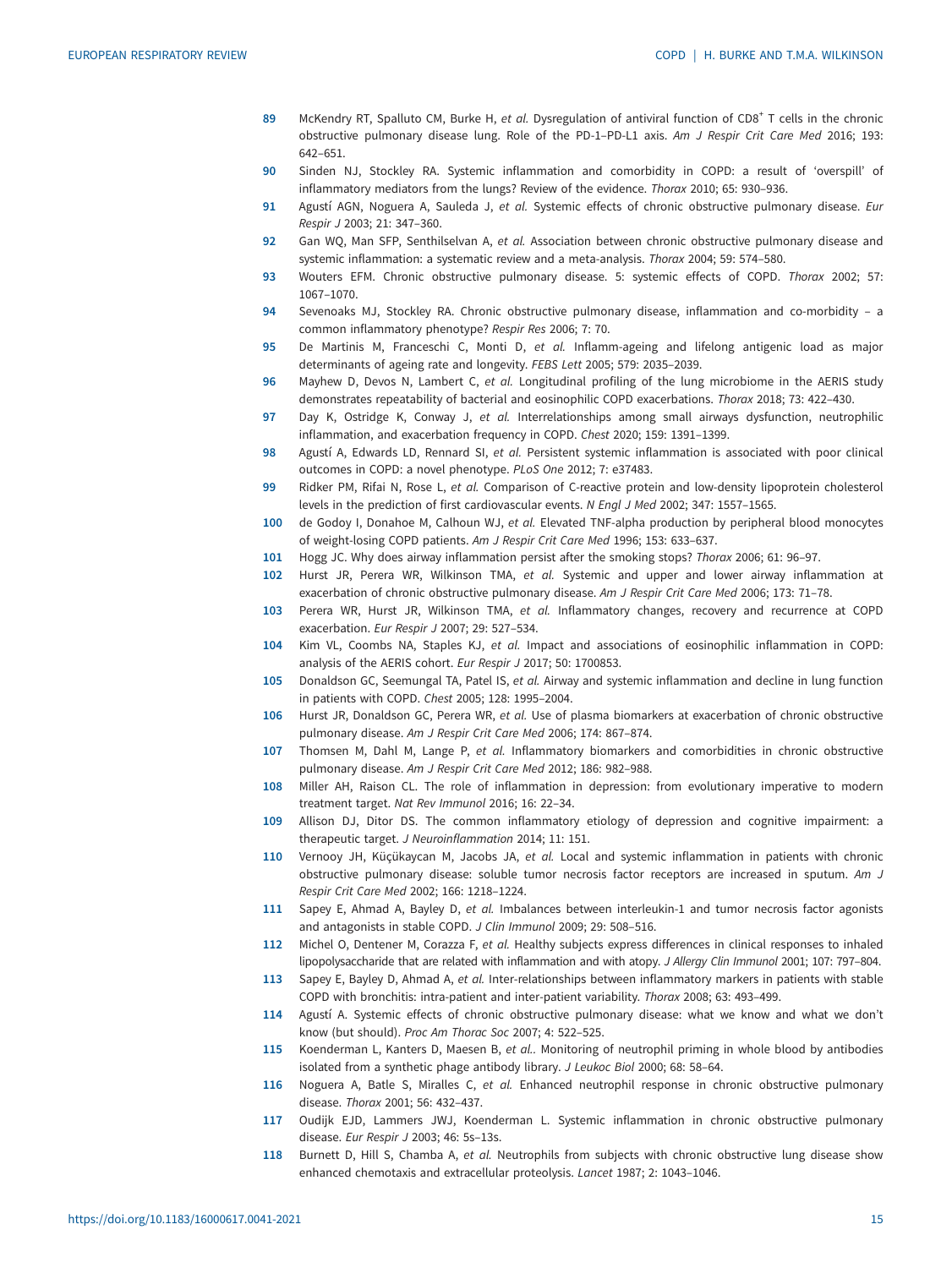- <span id="page-15-0"></span>119 Gustafsson A, Asman B, Bergström K. Cigarette smoking as an aggravating factor in inflammatory tissue-destructive diseases. Increase in tumor necrosis factor-alpha priming of peripheral neutrophils measured as generation of oxygen radicals. Int J Clin Lab Res 2000; 30: 187–190.
- 120 Koethe SM, Kuhnmuench JR, Becker CG. Neutrophil priming by cigarette smoke condensate and a tobacco anti-idiotypic antibody. Am J Pathol 2000; 157: 1735–1743.
- 121 Shapiro SD. The macrophage in chronic obstructive pulmonary disease. Am J Respir Crit Care Med 1999; 160: S29–S32.
- 122 Masubuchi T, Koyama S, Sato E, et al. Smoke extract stimulates lung epithelial cells to release neutrophil and monocyte chemotactic activity. Am J Pathol 1998; 153: 1903–1912.
- 123 Bergmann S, Siekmeier R, Mix C, et al. Even moderate cigarette smoking influences the pattern of circulating monocytes and the concentration of sICAM-1. Respir Physiol 1998; 114: 269–275.
- 124 Kalra VK, Ying Y, Deemer K, et al. Mechanism of cigarette smoke condensate induced adhesion of human monocytes to cultured endothelial cells. J Cell Physiol 1994; 160: 154–162.
- 125 Di Francia M, Barbier D, Mege JL, et al. Tumor necrosis factor-alpha levels and weight loss in chronic obstructive pulmonary disease. Am J Respir Crit Care Med 1994; 150: 1453–1455.
- 126 Takabatake N, Nakamura H, Abe S, et al. The relationship between chronic hypoxemia and activation of the tumor necrosis factor-α system in patients with chronic obstructive pulmonary disease. Am J Respir Crit Care Med 2000; 161: 1179–1184.
- 127 Keatings VM, Collins PD, Scott DM, et al. Differences in interleukin-8 and tumor necrosis factor-alpha in induced sputum from patients with chronic obstructive pulmonary disease or asthma. Am J Respir Crit Care Med 1996; 153: 530–534.
- 128 Bafadhel M, McKenna S, Terry S, et al. Acute exacerbations of chronic obstructive pulmonary disease: identification of biologic clusters and their biomarkers. Am J Respir Crit Care Med 2011; 184: 662–671.
- 129 Siva R, Green RH, Brightling CE, et al. Eosinophilic airway inflammation and exacerbations of COPD: a randomised controlled trial. Eur Respir J 2007; 29: 906–913.
- 130 Staples KJ, Nicholas B, McKendry RT, et al. Viral infection of human lung macrophages increases PDL1 expression via IFNβ. PLoS One 2015; 10: e0121527.
- 131 Bafadhel M, McKenna S, Terry S, et al. Blood eosinophils to direct corticosteroid treatment of exacerbations of chronic obstructive pulmonary disease: a randomized placebo-controlled trial. Am J Respir Crit Care Med 2012; 186: 48–55.
- 132 Mesnil C, Raulier S, Paulissen G, et al. Lung-resident eosinophils represent a distinct regulatory eosinophil subset. J Clin Invest 2016; 126: 3279–3295.
- 133 Wu D, Molofsky AB, Liang H-E, et al. Eosinophils sustain adipose alternatively activated macrophages associated with glucose homeostasis. Science 2011; 332: 243–247.
- 134 Sweetnam PM, Thomas HF, Yarnell JWG, et al. Total and differential leukocyte counts as predictors of ischemic heart disease: the Caerphilly and Speedwell studies. Am J Epidemiol 1997; 145: 416–421.
- 135 Tanaka M, Fukui M, Tomiyasu K-I, et al. Eosinophil count is positively correlated with coronary artery calcification. Hypertens Res 2012; 35: 325–328.
- 136 Mukai HY, Ninomiya H, Ohtani K, et al. Major basic protein binding to thrombomodulin potentially contributes to the thrombosis in patients with eosinophilia. Br J Haematol 1995; 90: 892–899.
- 137 Pignatti P, Visca D, Cherubino F, et al. Do blood eosinophils strictly reflect airway inflammation in COPD? Comparison with asthmatic patients. Respir Res 2019; 20: 145.
- 138 Raposo G, Stoorvogel W. Extracellular vesicles: exosomes, microvesicles, and friends. J Cell Biol 2013; 200: 373–383.
- 139 Robbins PD, Morelli AE. Regulation of immune responses by extracellular vesicles. Nat Rev Immunol 2014; 14: 195–208.
- 140 Kadota T, Fujita Y, Yoshioka Y, et al. Extracellular vesicles in chronic obstructive pulmonary disease. Int J Mol Sci 2016; 17: 1801.
- 141 Burke H, Freeman A, Ostridge K, et al. S13 Extracellular vesicle miRNA: a mechanism for chronic airway inflammation and macrophage dysfunction in COPD. Thorax 2018; 73: Suppl. 4, A9–A10.
- 142 Bartel S, Deshane J, Wilkinson T, et al. Extracellular vesicles as mediators of cellular cross talk in the lung microenvironment. Front Med 2020; 7: 326.
- 143 Wahlund CJE, Eklund A, Grunewald J, et al. Pulmonary extracellular vesicles as mediators of local and systemic inflammation. Front Cell Dev Biol 2017; 5: 39.
- 144 Admyre C, Grunewald J, Thyberg J, et al. Exosomes with major histocompatibility complex class II and co-stimulatory molecules are present in human BAL fluid. Eur Respir J 2003; 22: 578–583.
- 145 Kulshreshtha A, Ahmad T, Agrawal A, et al. Proinflammatory role of epithelial cell-derived exosomes in allergic airway inflammation. J Allergy Clin Immunol 2013; 131: 1194–1203.
- 146 Moon HG, Kim SH, Gao J, et al. CCN1 secretion and cleavage regulate the lung epithelial cell functions after cigarette smoke. Am J Physiol Lung Cell Mol Physiol 2014; 307: L326–L337.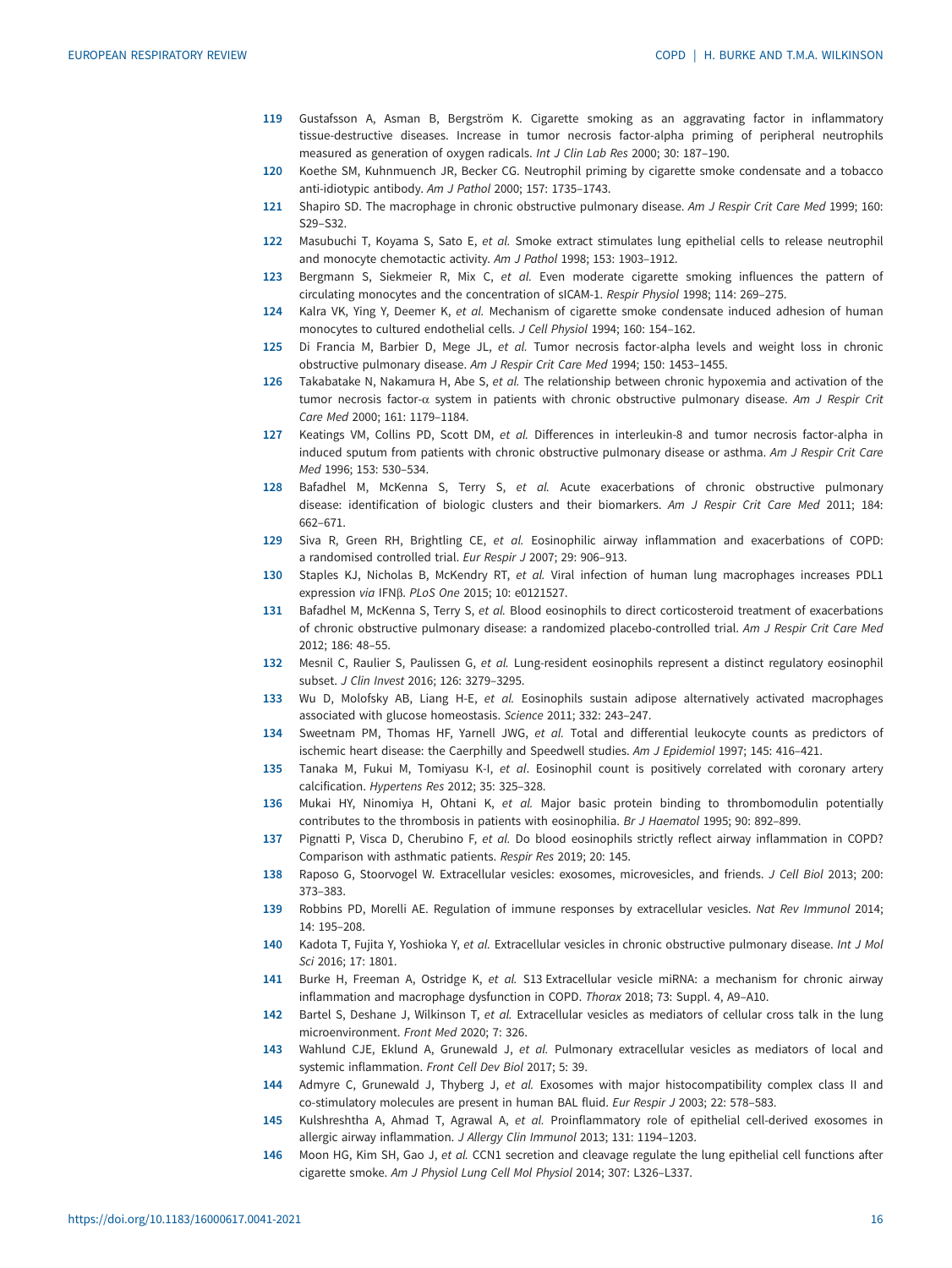- <span id="page-16-0"></span>147 Fujita Y, Araya J, Ito S, et al. Suppression of autophagy by extracellular vesicles promotes myofibroblast differentiation in COPD pathogenesis. J Extracell Vesicles 2015; 4: 28388.
- 148 Kesimer M, Scull M, Brighton B, et al. Characterization of exosome-like vesicles released from human tracheobronchial ciliated epithelium: a possible role in innate defense. FASEB J 2009; 23: 1858–1868.
- 149 Cordazzo C, Petrini S, Neri T, et al. Rapid shedding of proinflammatory microparticles by human mononuclear cells exposed to cigarette smoke is dependent on Ca2+ mobilization. Inflamm Res 2014; 63: 539–547.
- 150 Bourdonnay E, Zasłona Z, Penke LRK, et al. Transcellular delivery of vesicular SOCS proteins from macrophages to epithelial cells blunts inflammatory signaling. J Exp Med 2015; 212: 729-742.
- 151 Lee H, Zhang D, Laskin DL, et al. Functional evidence of pulmonary extracellular vesicles in infectious and noninfectious lung inflammation. J Immunol 2018; 201: 1500–1509.
- 152 Soni S, Wilson MR, Dea KP, et al.. Alveolar macrophage-derived microvesicles mediate acute lung injury. Thorax 2016; 71: 1020–1029.
- 153 Bhatnagar S, Shinagawa K, Castellino FJ, et al. Exosomes released from macrophages infected with intracellular pathogens stimulate a proinflammatory response in vitro and in vivo. Blood 2007; 110: 3234–3244.
- 154 Giri PK. Schorev JS. Exosomes derived from M. bovis BCG infected macrophages activate antigen-specific CD4+ and CD8+ T cells in vitro and in vivo. PLoS One 2008; 3: e2461.
- 155 Lee H, Zhang D, Zhu Z, et al. Epithelial cell-derived microvesicles activate macrophages and promote inflammation via microvesicle-containing microRNAs. Sci Rep 2016; 6: 35250.
- 156 Lee SWL, Paoletti C, Campisi M, et al. MicroRNA delivery through nanoparticles. J Control Release 2019; 313: 80–95.
- 157 Liu H, Ding L, Zhang Y, et al. Circulating endothelial microparticles involved in lung function decline in a rat exposed in cigarette smoke maybe from apoptotic pulmonary capillary endothelial cells. J Thorac Dis 2014; 6: 649–655.
- 158 Letsiou E, Sammani S, Zhang W, et al. Pathologic mechanical stress and endotoxin exposure increases lung endothelial microparticle shedding. Am J Respir Cell Mol Biol 2015; 52: 193–204.
- 159 Gordon C, Gudi K, Krause A, et al. Circulating endothelial microparticles as a measure of early lung destruction in cigarette smokers. Am J Respir Crit Care Med 2011; 184: 224–232.
- 160 Takahashi T, Kobayashi S, Fujino N, et al. Increased circulating endothelial microparticles in COPD patients: a potential biomarker for COPD exacerbation susceptibility. Thorax 2012; 67: 1067–1074.
- 161 Nagy JA, Benjamin L, Zeng H, et al. Vascular permeability, vascular hyperpermeability and angiogenesis. Angiogenesis 2008; 11: 109–119.
- 162 Lockett AD, Brown MB, Santos-Falcon N, et al. Active trafficking of alpha 1 antitrypsin across the lung endothelium. PLoS One 2014; 9: e93979.
- 163 Martinez-Bravo M-J, Wahlund CJE, Qazi KR, et al. Pulmonary sarcoidosis is associated with exosomal vitamin D-binding protein and inflammatory molecules. J Allergy Clin Immunol 2017; 139: 1186–1194.
- 164 Berckmans RJ, Nieuwland R, Tak PP, et al. Cell-derived microparticles in synovial fluid from inflamed arthritic joints support coagulation exclusively via a factor VII-dependent mechanism. Arthritis Rheum 2002; 46: 2857–2866.
- 165 Marcos-Ramiro B, Oliva Nacarino P, Serrano-Pertierra E, et al. Microparticles in multiple sclerosis and clinically isolated syndrome: effect on endothelial barrier function. BMC Neurosci 2014; 15: 110.
- 166 Mitsuhashi S, Feldbrügge L, Csizmadia E, et al. Luminal extracellular vesicles (EVs) in inflammatory bowel disease (IBD) exhibit proinflammatory effects on epithelial cells and macrophages. Inflamm Bowel Dis 2016; 22: 1587–1595.
- 167 Sellam J, Proulle V, Jüngel A, et al. Increased levels of circulating microparticles in primary Sjögren's syndrome, systemic lupus erythematosus and rheumatoid arthritis and relation with disease activity. Arthritis Res Ther 2009; 11: R156.
- 168 Burbano C, Rojas M, Muñoz-Vahos C, et al. Extracellular vesicles are associated with the systemic inflammation of patients with seropositive rheumatoid arthritis. Sci Rep 2018; 8: 17917.
- 169 Sáenz-Cuesta M, Irizar H, Castillo-Triviño T, et al. Circulating microparticles reflect treatment effects and clinical status in multiple sclerosis. Biomark Med 2014; 8: 653–661.
- 170 Sáenz-Cuesta M, Osorio-Querejeta I, Otaegui D. Extracellular vesicles in multiple sclerosis: what are they telling us? Front Cell Neurosci 2014; 8: 100.
- 171 Gohar A, de Kleijn DPV, Hoes AW, et al. Vascular extracellular vesicles in comorbidities of heart failure with preserved ejection fraction in men and women: the hidden players. A mini review. Vascul Pharmacol 2018; 111: 1–6.
- 172 Amabile N, Cheng S, Renard JM, et al. Association of circulating endothelial microparticles with cardiometabolic risk factors in the Framingham Heart Study. Eur Heart J 2014; 35: 2972–2979.
- 173 Ederhy S, Di Angelantonio E, Mallat Z, et al. Levels of circulating procoagulant microparticles in nonvalvular atrial fibrillation. Am J Cardiol 2007; 100: 989–994.
- 174 Esposito K, Ciotola M, Schisano B, et al. Endothelial microparticles correlate with endothelial dysfunction in obese women. J Clin Endocrinol Metab 2006; 91: 3676–3679.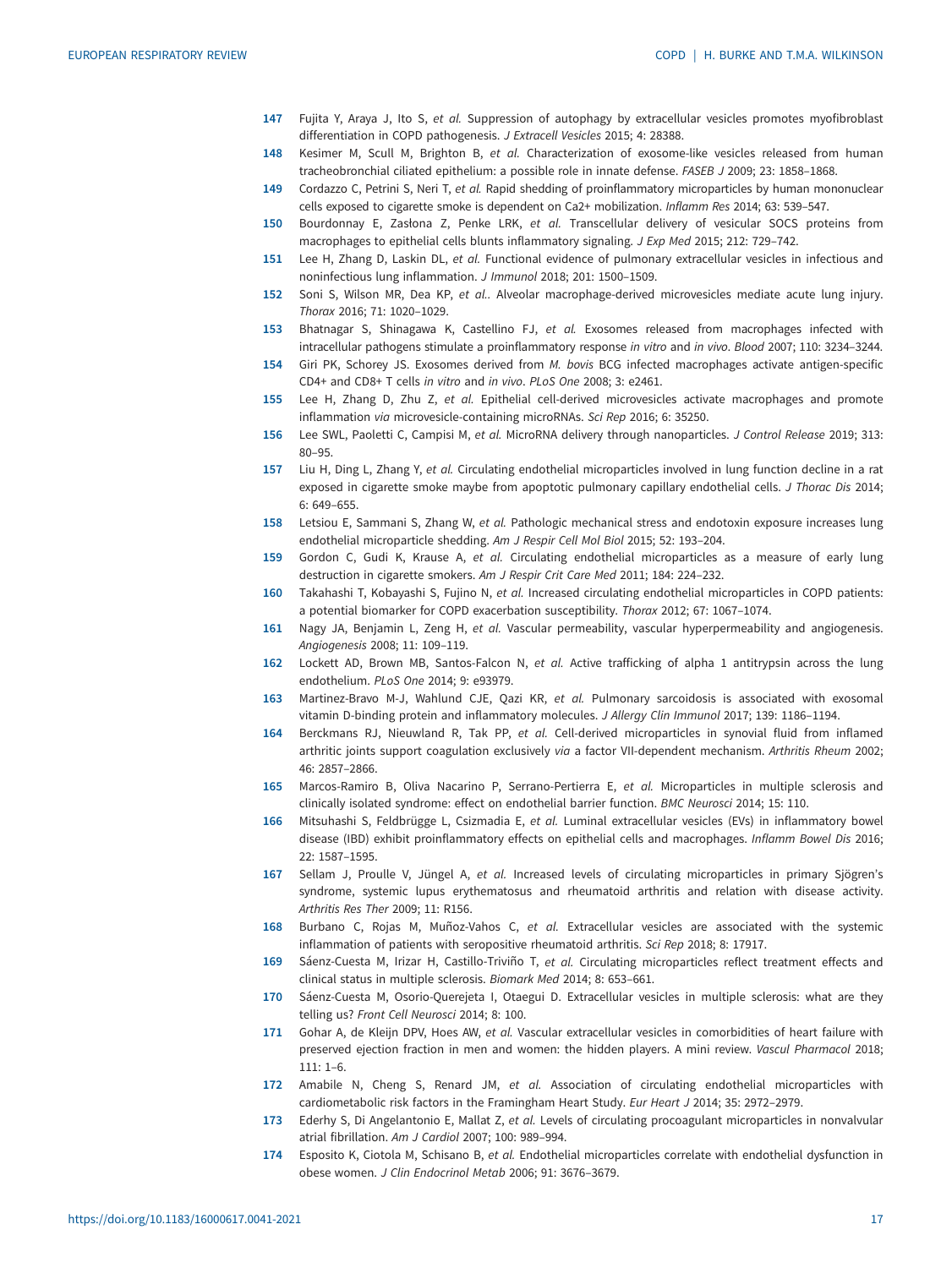- <span id="page-17-0"></span>175 Burger D, Turner M, Xiao F, et al. High glucose increases the formation and pro-oxidative activity of endothelial microparticles. Diabetologia 2017; 60: 1791–1800.
- 176 Salisbury C. Multimorbidity: redesigning health care for people who use it. Lancet 2012; 380: 7-9.
- 177 Crooks MG, Elkes J, Storrar W, et al. Evidence generation for the clinical impact of myCOPD in patients with mild, moderate and newly diagnosed COPD: a randomised controlled trial. ERJ Open Res 2020; 6: 00460-2020.
- 178 North M, Bourne S, Green B, et al. A randomised controlled feasibility trial of E-health application supported care vs usual care after exacerbation of COPD: the RESCUE trial. NPJ Digit Med 2020; 3: 145.
- 179 National Institute for Health and Care Excellence (NICE). Multimorbidity: Clinical Assessment and Management. London, NICE, 2016. Available from: [www.nice.org.uk/guidance/ng56/](http://www.nice.org.uk/guidance/ng56/)
- 180 Jiménez-Ruiz CA, Andreas S, Lewis KE, et al. Statement on smoking cessation in COPD and other pulmonary diseases and in smokers with comorbidities who find it difficult to quit. Eur Respir J 2015; 46: 61–79.
- 181 Coventry PA, Hind D. Comprehensive pulmonary rehabilitation for anxiety and depression in adults with chronic obstructive pulmonary disease: systematic review and meta-analysis. J Psychosom Res 2007; 63: 551–565.
- 182 Franssen FME, Rochester CL. Comorbidities in patients with COPD and pulmonary rehabilitation: do they matter? Eur Respir Rev 2014; 23: 131–141.
- 183 Jen R, Rennard SI, Sin DD. Effects of inhaled corticosteroids on airway inflammation in chronic obstructive pulmonary disease: a systematic review and meta-analysis. Int J Chron Obstruct Pulmon Dis 2012; 7: 587–595.
- 184 Suissa S, Patenaude V, Lapi F, et al. Inhaled corticosteroids in COPD and the risk of serious pneumonia. Thorax 2013; 68: 1029–1036.
- 185 Sin DD, Wu L, Anderson JA, et al. Inhaled corticosteroids and mortality in chronic obstructive pulmonary disease. Thorax 2005; 60: 992–997.
- 186 Moxham J. Aminophylline and the respiratory muscles: an alternative view. Clin Chest Med 1988; 9: 325–336.
- 187 Culpitt SV, de Matos C, Russell RE, et al. Effect of theophylline on induced sputum inflammatory indices and neutrophil chemotaxis in chronic obstructive pulmonary disease. Am J Respir Crit Care Med 2002; 165: 1371–1376.
- 188 Yao W, Tian XY, Chen J, et al. Rolipram, a phosphodiesterase 4 inhibitor, prevented cancellous and cortical bone loss by inhibiting endosteal bone resorption and maintaining the elevated periosteal bone formation in adult ovariectomized rats. J Musculoskelet Neuronal Interact 2007; 7: 119–130.
- 189 Wang M-T, Lo Y-W, Tsai C-L, et al. Statin use and risk of COPD exacerbation requiring hospitalization. Am J Med 2013; 126: 598–606.
- 190 Young RP, Hopkins RJ. Update on the potential role of statins in chronic obstructive pulmonary disease and its co-morbidities. Expert Rev Respir Med 2013; 7: 533–544.
- 191 Walsh A, Perrem L, Khashan AS, et al. Statins versus placebo for people with chronic obstructive pulmonary disease. Cochrane Database Syst Rev 2019; 7: CD011959.
- 192 Mancini GBJ, Etminan M, Zhang B, et al. Reduction of morbidity and mortality by statins, angiotensin-converting enzyme inhibitors, and angiotensin receptor blockers in patients with chronic obstructive pulmonary disease. J Am Coll Cardiol 2006; 47: 2554–2560.
- 193 Andreas S, Herrmann-Lingen C, Raupach T, et al. Angiotensin II blockers in obstructive pulmonary disease: a randomised controlled trial. Eur Respir J 2006; 27: 972–979.
- 194 Du Q, Sun Y, Ding N, et al. Beta-blockers reduced the risk of mortality and exacerbation in patients with COPD: a meta-analysis of observational studies. PLoS One 2014; 9: e113048.
- 195 Gottlieb SS, McCarter RJ, Vogel RA. Effect of beta-blockade on mortality among high-risk and low-risk patients after myocardial infarction. N Engl J Med 1998; 339: 489–497.
- 196 Hjalmarson Å, Goldstein S, Fagerberg B, et al. Effects of controlled-release metoprolol on total mortality, hospitalizations, and well-being in patients with heart failure the Metoprolol CR/XL Randomized Intervention Trial in Congestive Heart Failure (MERIT-HF). JAMA 2000; 283: 1295–1302.
- 197 Wang R, Miura T, Harada N, et al. Pleiotropic effects of the β-adrenoceptor blocker carvedilol on calcium regulation during oxidative stress-induced apoptosis in cardiomyocytes. J Pharmacol Exp Ther 2006; 318: 45–52.
- 198 Ladage D, Schwinger RHG, Brixius K. Cardio-selective beta-blocker: pharmacological evidence and their influence on exercise capacity. Cardiovasc Ther 2013; 31: 76–83.
- 199 Zhu A, Teng Y, Ge D, et al. Role of metformin in treatment of patients with chronic obstructive pulmonary disease: a systematic review. J Thorac Dis 2019; 11: 4371–4378.
- 200 Ho T-W, Huang C-T, Tsai Y-J, et al. Metformin use mitigates the adverse prognostic effect of diabetes mellitus in chronic obstructive pulmonary disease. Respir Res 2019; 20: 69.
- 201 Donnelly LE, Newton R, Kennedy GE, et al. Anti-inflammatory effects of resveratrol in lung epithelial cells: molecular mechanisms. Am J Physiol Lung Cell Mol Physiol 2004; 287: L774–L783.
- 202 Beijers RJHCG, Gosker HR, Schols AMWJ. Resveratrol for patients with chronic obstructive pulmonary disease: hype or hope? Curr Opin Clin Nutr Metab Care 2018; 21: 138–144.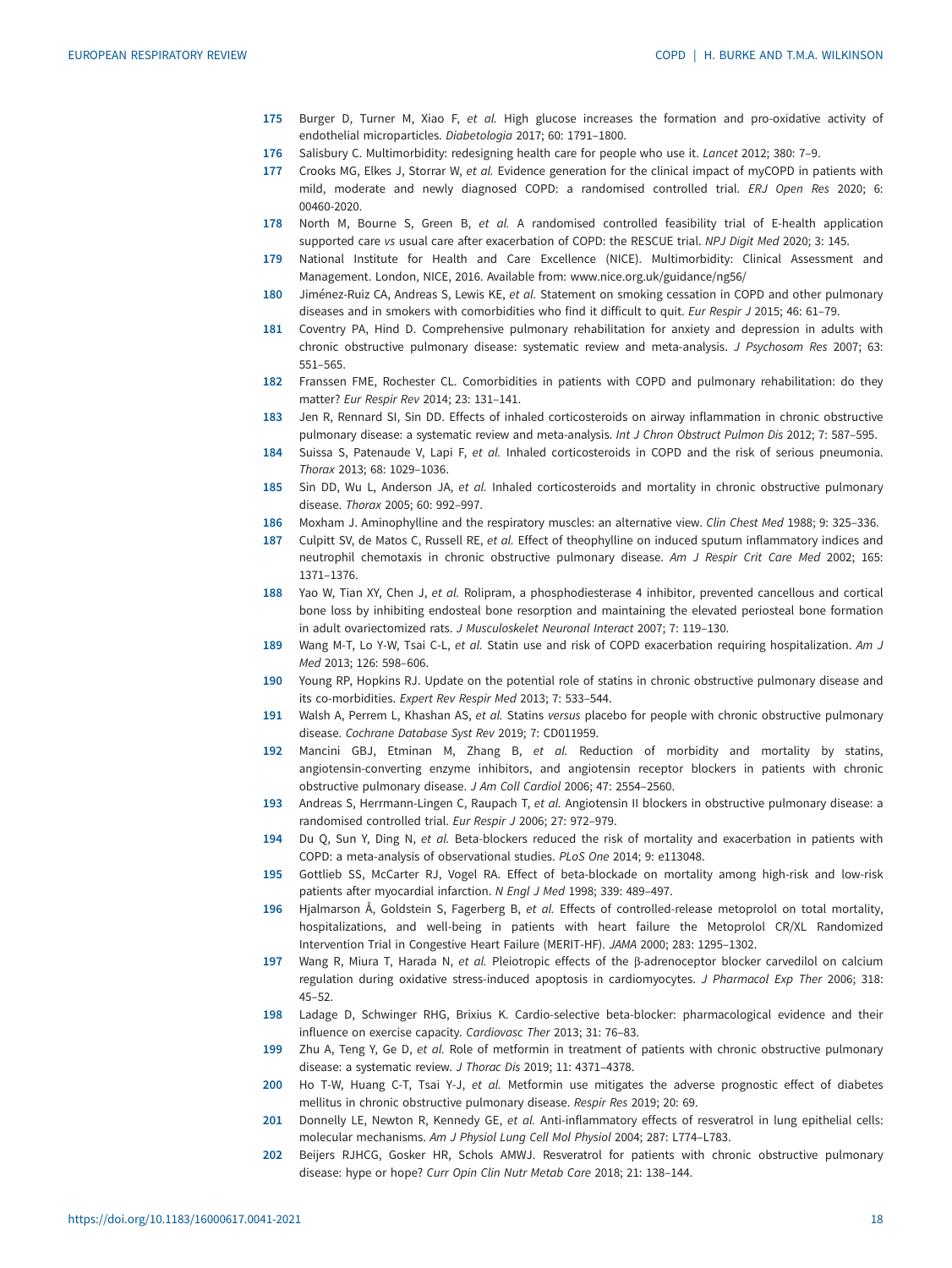- <span id="page-18-0"></span>203 Watz H, Barnacle H, Hartley BF, et al. Efficacy and safety of the p38 MAPK inhibitor losmapimod for patients with chronic obstructive pulmonary disease: a randomised, double-blind, placebo-controlled trial. Lancet Respir Med 2014; 2: 63–72.
- 204 Caramori G, Romagnoli M, Casolari P, et al. Nuclear localisation of p65 in sputum macrophages but not in sputum neutrophils during COPD exacerbations. Thorax 2003; 58: 348–351.
- 205 Agustí A, Morlá M, Sauleda J, et al. NF-<sub>KB</sub> activation and iNOS upregulation in skeletal muscle of patients with COPD and low body weight. Thorax 2004; 59: 483–487.
- 206 Karin M, Yamamoto Y, Wang QM. The IKK NF-KB system: a treasure trove for drug development. Nat Rev Drug Discov 2004; 3: 17–26.
- 207 Broekman W, Khedoe P, Schepers K, et al. Mesenchymal stromal cells: a novel therapy for the treatment of chronic obstructive pulmonary disease? Thorax 2018; 73: 565–574.
- 208 Lee M, Ban J-J, Yang S, et al. The exosome of adipose-derived stem cells reduces β-amyloid pathology and apoptosis of neuronal cells derived from the transgenic mouse model of Alzheimer's disease. Brain Res 2018; 1691: 87–93.
- 209 Lai RC, Arslan F, Lee MM, et al. Exosome secreted by MSC reduces myocardial ischemia/reperfusion injury. Stem Cell Res 2010; 4: 214–222.
- 210 Lener T, Gimona M, Aigner L, et al. Applying extracellular vesicles based therapeutics in clinical trials an ISEV position paper. J Extracell Vesicles 2015; 4: 30087.
- 211 Glantz S, Gonzalez M. Effective tobacco control is key to rapid progress in reduction of non-communicable diseases. Lancet 2012; 379: 1269-1271.
- 212 Spruit MA, Singh SJ, Garvey C, et al. An Official American Thoracic Society/European Respiratory Society statement: key concepts and advances in pulmonary rehabilitation. Am J Respir Crit Care Med 2013; 188:  $P13-P64$
- 213 Bourne S, DeVos R, North M, et al. Online versus face-to-face pulmonary rehabilitation for patients with chronic obstructive pulmonary disease: randomised controlled trial. BMJ Open 2017; 7: e014580.
- 214 Freeman AT, Hill D, Newell C, et al. Patient perceived barriers to exercise and their clinical associations in difficult asthma. Asthma Res Pract 2020; 6: 5.
- 215 Lynch GS, Ryall JG. Role of beta-adrenoceptor signaling in skeletal muscle: implications for muscle wasting and disease. Physiol Rev 2008; 88: 729–767.
- 216 Reid DW, Wen Y, Johns DP, et al. Bronchodilator reversibility, airway eosinophilia and anti-inflammatory effects of inhaled fluticasone in COPD are not related. Respirology 2008; 13: 799–809.
- 217 Verhoeven GT, Hegmans JPJJ, Mulder PGH, et al. Effects of fluticasone propionate in COPD patients with bronchial hyperresponsiveness. Thorax 2002; 57: 694–700.
- 218 Hinks TSC, Wallington JC, Williams AP, et al. Steroid-induced deficiency of mucosal-associated invariant T cells in the chronic obstructive pulmonary disease lung. Implications for nontypeable Haemophilus influenzae infection. Am J Respir Crit Care Med 2016; 194: 1208–1218.
- 219 Calverley PMA, Anderson JA, Celli B, et al. Salmeterol and fluticasone propionate and survival in chronic obstructive pulmonary disease. N Engl J Med 2007; 356: 775–789.
- 220 Sin DD, Man SFP, Marciniuk DD, et al. The effects of fluticasone with or without salmeterol on systemic biomarkers of inflammation in chronic obstructive pulmonary disease. Am J Respir Crit Care Med 2008; 177: 1207–1214.
- 221 Liao JK, Laufs U. Pleiotropic effects of statins. Annu Rev Pharmacol Toxicol 2005; 45: 89–118.
- 222 Hothersall E, McSharry C, Thomson NC. Potential therapeutic role for statins in respiratory disease. Thorax 2006; 61: 729–734.
- 223 Jones A, Woods DR. Skeletal muscle RAS and exercise performance. Int J Biochem Cell Biol 2003; 35: 855-866.
- 224 Andreas S, Anker SD, Scanlon PD, et al. Neurohumoral activation as a link to systemic manifestations of chronic lung disease. Chest 2005; 128: 3618–3624.
- 225 Hopkinson NS, Nickol AH, Payne J, et al. Angiotensin converting enzyme genotype and strength in chronic obstructive pulmonary disease. Am J Respir Crit Care Med 2004; 170: 395–399.
- 226 Curtis KJ, Meyrick VM, Mehta B, et al. Angiotensin-converting enzyme inhibition as an adjunct to pulmonary rehabilitation in chronic obstructive pulmonary disease. Am J Respir Crit Care Med 2016; 194: 1349–1357.
- 227 van der Woude HJ, Zaagsma J, Postma DS, et al. Detrimental effects of β-blockers in COPD: a concern for nonselective β-blockers. Chest 2005; 127: 818–824.
- 228 Dransfield MT, Voelker H, Bhatt SP, et al. Metoprolol for the prevention of acute exacerbations of COPD. N Engl J Med 2019; 381: 2304–2314.
- 229 MacNee W. Beta-blockers in COPD a controversy resolved? N Engl J Med 2019; 381: 2367–2368.
- 230 Ito K, Colley T, Mercado N. Geroprotectors as a novel therapeutic strategy for COPD, an accelerating aging disease. Int J Chron Obstruct Pulmon Dis 2012; 7: 641–652.
- 231 Anisimov VN, Berstein LM, Egormin PA, et al. Metformin slows down aging and extends life span of female SHR mice. Cell Cycle 2008; 7: 2769–2773.